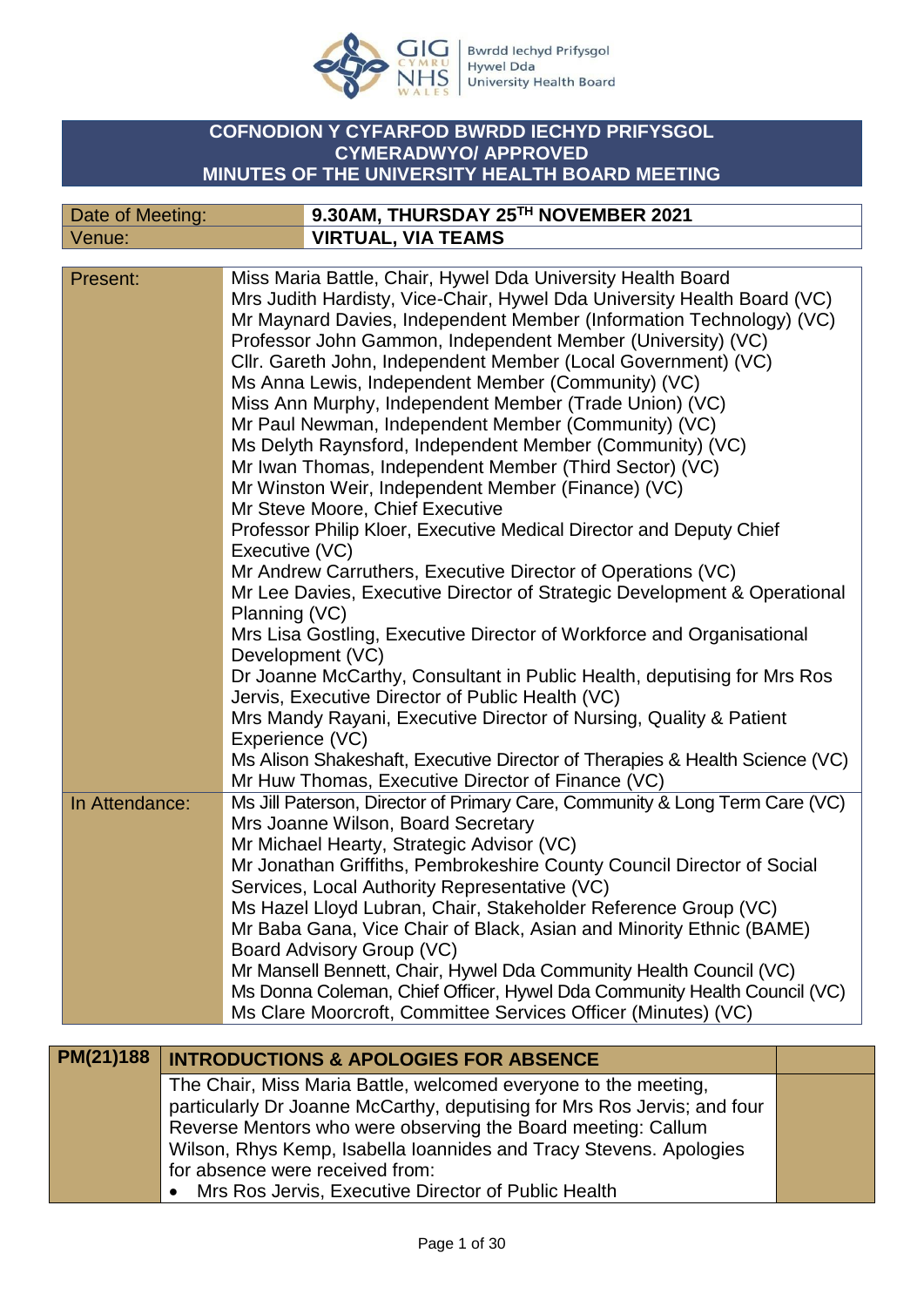|           | Dr Hashim Samir, Vice Chair of Black, Asian and Minority Ethnic<br>(BAME) Board Advisory Group                                                                                                                                                                                                                                                                                                                                                                                                                                                                                                                                                                                                                                                                                                                                                                                                     |    |
|-----------|----------------------------------------------------------------------------------------------------------------------------------------------------------------------------------------------------------------------------------------------------------------------------------------------------------------------------------------------------------------------------------------------------------------------------------------------------------------------------------------------------------------------------------------------------------------------------------------------------------------------------------------------------------------------------------------------------------------------------------------------------------------------------------------------------------------------------------------------------------------------------------------------------|----|
|           | Noting that 25 <sup>th</sup> November 2021 is Carers Rights Day, Miss Battle<br>announced that today's meeting would begin with a short video. The<br>video outlined the challenges faced by a member of HDdUHB staff with<br>caring responsibilities, and how the organisation has supported her in<br>fulfilling these responsibilities. Miss Battle highlighted that a number of<br>the initiatives introduced by HDdUHB were detailed in her Chair's<br>Report; however, was delighted to hear of the positive impact these<br>have made. Within the online Chat, other Members also welcomed<br>evidence that the Carers policy is working in practice and that the UHB<br>is supporting its staff and enabling them to undertake both their caring<br>roles and work. The importance of recognising the challenges faced by<br>parents, carers and children and young people was emphasised. |    |
| PM(21)189 | <b>DECLARATION OF INTERESTS</b>                                                                                                                                                                                                                                                                                                                                                                                                                                                                                                                                                                                                                                                                                                                                                                                                                                                                    |    |
|           | No declarations of interest were made.                                                                                                                                                                                                                                                                                                                                                                                                                                                                                                                                                                                                                                                                                                                                                                                                                                                             |    |
| PM(21)190 | MINUTES OF THE PUBLIC MEETING HELD ON 30TH SEPTEMBER                                                                                                                                                                                                                                                                                                                                                                                                                                                                                                                                                                                                                                                                                                                                                                                                                                               |    |
|           | 2021                                                                                                                                                                                                                                                                                                                                                                                                                                                                                                                                                                                                                                                                                                                                                                                                                                                                                               |    |
|           | <b>RESOLVED</b> – that the minutes of the meeting held on $30th$ September                                                                                                                                                                                                                                                                                                                                                                                                                                                                                                                                                                                                                                                                                                                                                                                                                         |    |
|           | 2021 be approved as a correct record.                                                                                                                                                                                                                                                                                                                                                                                                                                                                                                                                                                                                                                                                                                                                                                                                                                                              |    |
| PM(21)191 | <b>MATTERS ARISING &amp; TABLE OF ACTIONS FROM THE MEETING</b>                                                                                                                                                                                                                                                                                                                                                                                                                                                                                                                                                                                                                                                                                                                                                                                                                                     |    |
|           | HELD ON 30TH SEPTEMBER 2021                                                                                                                                                                                                                                                                                                                                                                                                                                                                                                                                                                                                                                                                                                                                                                                                                                                                        |    |
|           | An update was provided on the table of actions from the Public Board<br>meeting held on 30 <sup>th</sup> September 2021, and confirmation received that all                                                                                                                                                                                                                                                                                                                                                                                                                                                                                                                                                                                                                                                                                                                                        |    |
|           | outstanding actions had been progressed. In terms of matters arising:                                                                                                                                                                                                                                                                                                                                                                                                                                                                                                                                                                                                                                                                                                                                                                                                                              |    |
|           | <b>PM(21)152</b> – Miss Battle enquired whether there was an update to the                                                                                                                                                                                                                                                                                                                                                                                                                                                                                                                                                                                                                                                                                                                                                                                                                         |    |
|           | request that consideration be given to travel and accommodation                                                                                                                                                                                                                                                                                                                                                                                                                                                                                                                                                                                                                                                                                                                                                                                                                                    |    |
|           | requirements for parents and carers of children undergoing paediatric<br>orthopaedic surgery. In response, Mr Steve Moore confirmed that he                                                                                                                                                                                                                                                                                                                                                                                                                                                                                                                                                                                                                                                                                                                                                        |    |
|           | had raised this issue and that the Welsh Health Specialised Services                                                                                                                                                                                                                                                                                                                                                                                                                                                                                                                                                                                                                                                                                                                                                                                                                               |    |
|           | Committee (WHSSC) had committed to consider it as part of their<br>commissioning responsibilities. Regarding the second action under this                                                                                                                                                                                                                                                                                                                                                                                                                                                                                                                                                                                                                                                                                                                                                          |    |
|           | minute reference, Mr Moore clarified that the report in question centres                                                                                                                                                                                                                                                                                                                                                                                                                                                                                                                                                                                                                                                                                                                                                                                                                           |    |
|           | on Adult Thoracic surgical services and does not, therefore, include<br>Paediatric Cardiology.                                                                                                                                                                                                                                                                                                                                                                                                                                                                                                                                                                                                                                                                                                                                                                                                     |    |
|           |                                                                                                                                                                                                                                                                                                                                                                                                                                                                                                                                                                                                                                                                                                                                                                                                                                                                                                    |    |
|           | <b>PM(21)153</b> – an update was requested regarding progress on sharing                                                                                                                                                                                                                                                                                                                                                                                                                                                                                                                                                                                                                                                                                                                                                                                                                           |    |
|           | the report around student placements with Health Education and<br>Improvement Wales (HEIW). Mrs Lisa Gostling advised that the report                                                                                                                                                                                                                                                                                                                                                                                                                                                                                                                                                                                                                                                                                                                                                              |    |
|           | will be completed next week and that the UHB is in the process of                                                                                                                                                                                                                                                                                                                                                                                                                                                                                                                                                                                                                                                                                                                                                                                                                                  |    |
|           | scheduling a meeting with HEIW in either December 2021 or January<br>2022. The outcome of discussions will be reported to the People,                                                                                                                                                                                                                                                                                                                                                                                                                                                                                                                                                                                                                                                                                                                                                              |    |
|           | Organisational Development & Culture Committee (PODCC) and thence<br>to Board.                                                                                                                                                                                                                                                                                                                                                                                                                                                                                                                                                                                                                                                                                                                                                                                                                     | LG |
|           | <b>PM(21)154</b> – Miss Battle requested clarification regarding whether the                                                                                                                                                                                                                                                                                                                                                                                                                                                                                                                                                                                                                                                                                                                                                                                                                       |    |
|           | COVID-19 thematic outbreak reviews mentioned in the update were                                                                                                                                                                                                                                                                                                                                                                                                                                                                                                                                                                                                                                                                                                                                                                                                                                    |    |
|           | local or All Wales exercises. In response, Mrs Mandy Rayani advised<br>that the UHB is undertaking multi-disciplinary Directorate level reviews.                                                                                                                                                                                                                                                                                                                                                                                                                                                                                                                                                                                                                                                                                                                                                   |    |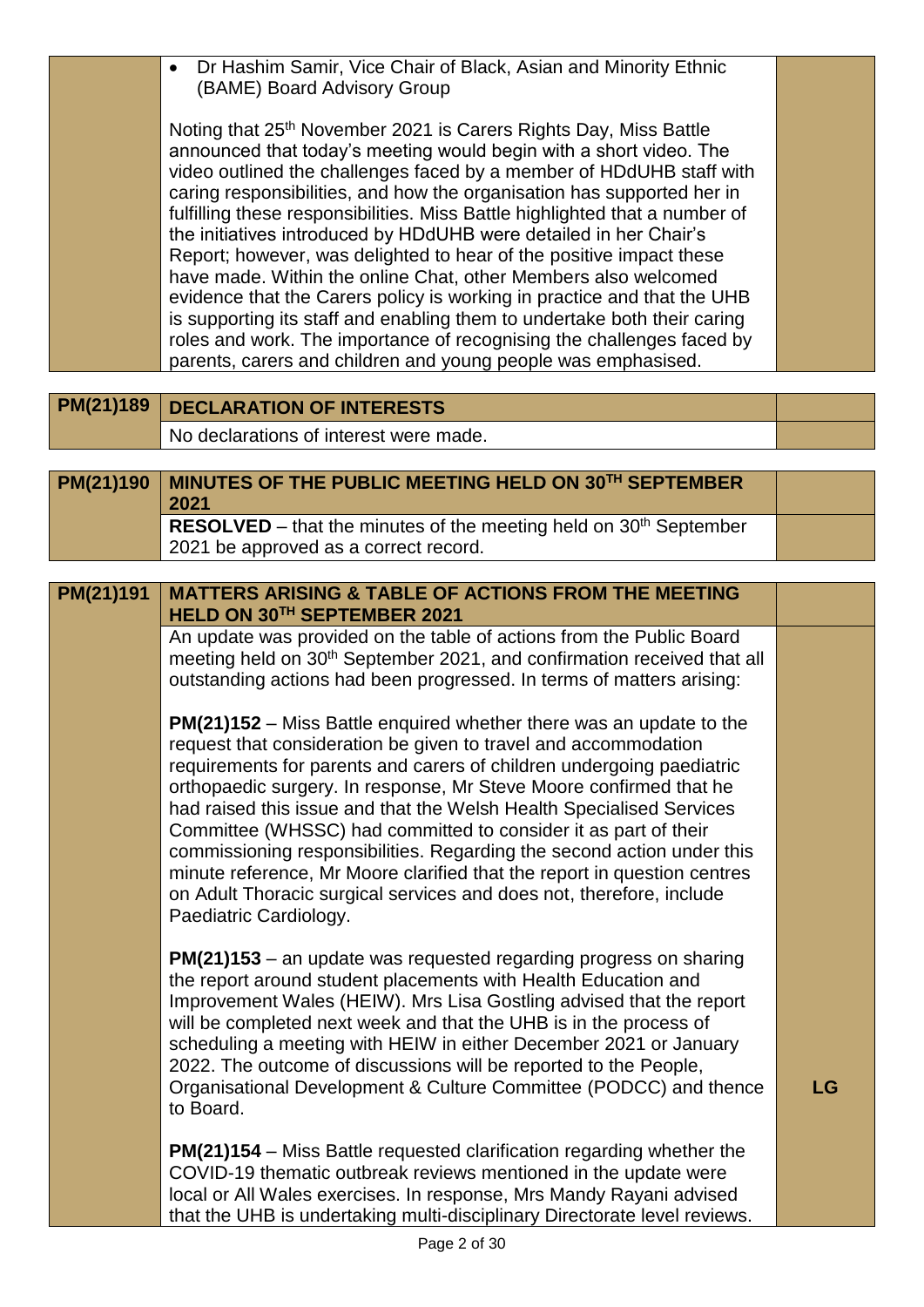The findings from these will be collated into a single report, to be considered at the Quality, Safety & Experience Committee (QSEC), with a timescale of January 2021 for completion. This would represent a significant achievement, given the number of reviews involved.

Ms Alison Shakeshaft wished to clarify that the report regarding the staffing review for Stroke Services due to be presented to QSEC on 6<sup>th</sup> December 2021 relates specifically to nursing staff; it is not a multidisciplinary review. The UHB will, however, participate in a national biannual audit on Stroke staffing, and will be taking this issue forward more generically.

**PM(21)160** – referencing page 15 of the minutes, assurance was requested that recruitment to the enhanced Bridging Service is not undermining the social care system. Ms Jill Paterson reported that the UHB has conducted two rounds of recruitment to the Bridging Service. Whilst it is not possible (legally) to restrict who applies, current employment had been analysed and there were only small numbers of applicants already employed in the care sector. Those with existing social care roles were only applying for limited hours with the Bridging Service. Due to withdrawals, the number of candidates had reduced from 49 to 38. There has been parallel success among the Local Authorities in recruitment to their services. Whilst it is likely that many local employers are effectively recruiting from the same 'pool', there is no evidence to suggest that the Bridging Service is undermining the social care system. Miss Battle welcomed this assurance, together with the enhanced recruitment to Local Authority services. Ms Paterson emphasised that it was always the intention to enhance and align health and social care workforces, in order to support care within the community in the optimum manner. The additional capacity created was welcomed. In response to a query regarding whether there will be further recruitment rounds, Ms Paterson advised that the current intake are undergoing induction and that the situation will be reviewed in early 2022. There was, however, a commitment to developing a sustainable model going forward. Within the online chat, Mr Jonathan Griffiths advised that the Local Authorities are engaged in their local groups to continue to discuss career opportunities and, as outlined, offer permanent options for staff. They are also allocating recovery funding to support domiciliary care terms and conditions to retain and attract staff and are hopeful that this will enhance recruitment. A survey is being presented to the ministerial meeting being held later today. Mr Moore felt that these developments represented a positive step forward, and offered to share the UHB's learning with his Chief Executive colleagues. Miss Battle thanked Ms Paterson and Mr Griffiths for their continued efforts in this regard.

Referencing the figures for medically-fit individuals in hospitals, Mr Paul Newman noted that there was only 1 in Bronglais General Hospital (BGH) and enquired why the situation was better at that location. Mr Newman also observed that in England, people were being furnished with grants/direct payments, to purchase their own care packages, and queried whether any similar initiatives were planned in Wales or locally. Ms Paterson advised that the numbers of medically-fit in hospitals change on a regular basis, and that the BGH figures have now

**SM**

**MR**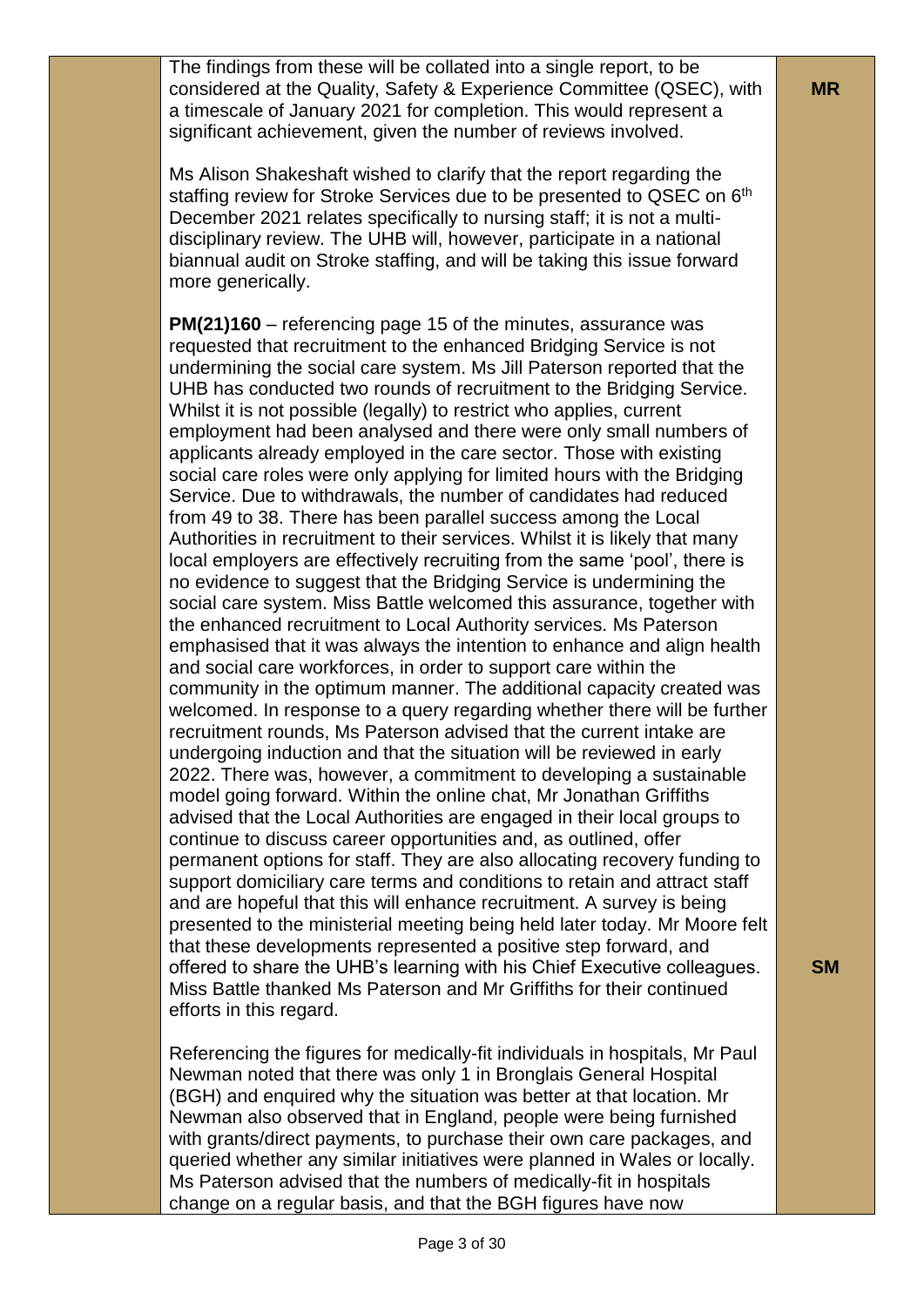increased. With regard to the second query, Members were assured that the UHB and Local Authority partners are taking a whole-system approach to health and social care and are ensuring patients are entered into the discharge system at the earliest point possible. Consideration is also being given to a waiting service for those people awaiting care in either the community or in ambulances awaiting handover, and to creating step-down beds and beds within the community hospitals. There is a 'menu' of various arrangements to ensure as many opportunities for care packages exist as possible. Ms Paterson assured Members that the UHB and its partners are being as proactive as possible, within the frameworks they are able to use. There have been many discussions with Welsh Government on this topic, which are ongoing. Mr Griffiths welcomed this thorough detailing of the situation, agreeing that there are issues with direct payments; not least, that the recruitment issues affecting the care sector in general also apply to the personal assistants who would provide personal care packages. If, however, there is a feasible and willing support system, most Local Authority systems would allow such an arrangement to be set up.

Recognising the numerous elements involved in this area, and that there were many possible approaches, Mr Moore suggested a workshop session on this topic involving the Directors of Social Care from each of the Local Authorities. The UHB and its partners have short-term plans in place; however, longer-term solutions are required. Miss Battle endorsed this proposal, suggesting that the Hywel Dda region is leading on this issue within Wales with the Bridging Service. Ms Paterson requested that Ms Hazel Lloyd Lubran, Chair of the Stakeholder Reference Group and local Third Sector lead also be invited to any such session. Welcoming the opportunity to work together on solutions and emphasising that integrated roles are more suited to cross-boundary working, Mr Griffiths felt that there is likely to be a national announcement regarding social care provision in the near future. Within the online chat, there was a great deal of support for the suggested workshop session, with it noted that there are many successful initiatives in places, including the Micro Enterprises in Pembrokeshire to support people to remain at home. Ms Paterson's suggestion to include Ms Lloyd Lubran was also endorsed, as this would ensure involvement/representation of carers and families. Members were informed that this topic is also due to be discussed at the Regional Partnership Board (RPB).

## **PM(21)192 REPORT OF THE CHAIR**

Miss Battle presented her report on relevant matters undertaken as Chair since the previous Board meeting, highlighting in particular the difficult decision to temporarily suspend hospital visiting due to the increase in COVID-19 infections. There are exceptions to this rule for end of life and critical visits. Miss Battle assured Members and the public that this restriction will be lifted as soon as it is safe to do so. Moving onto the COVID-19 vaccination programme, which is the most extensive in the history of the NHS, Miss Battle noted that the booster campaign has presented certain challenges and issues and apologised to those affected. It was emphasised that transport arrangements are in place for those who require them. Miss Battle thanked all of those involved in supporting the vaccination programme. Members heard that wreaths

**SM**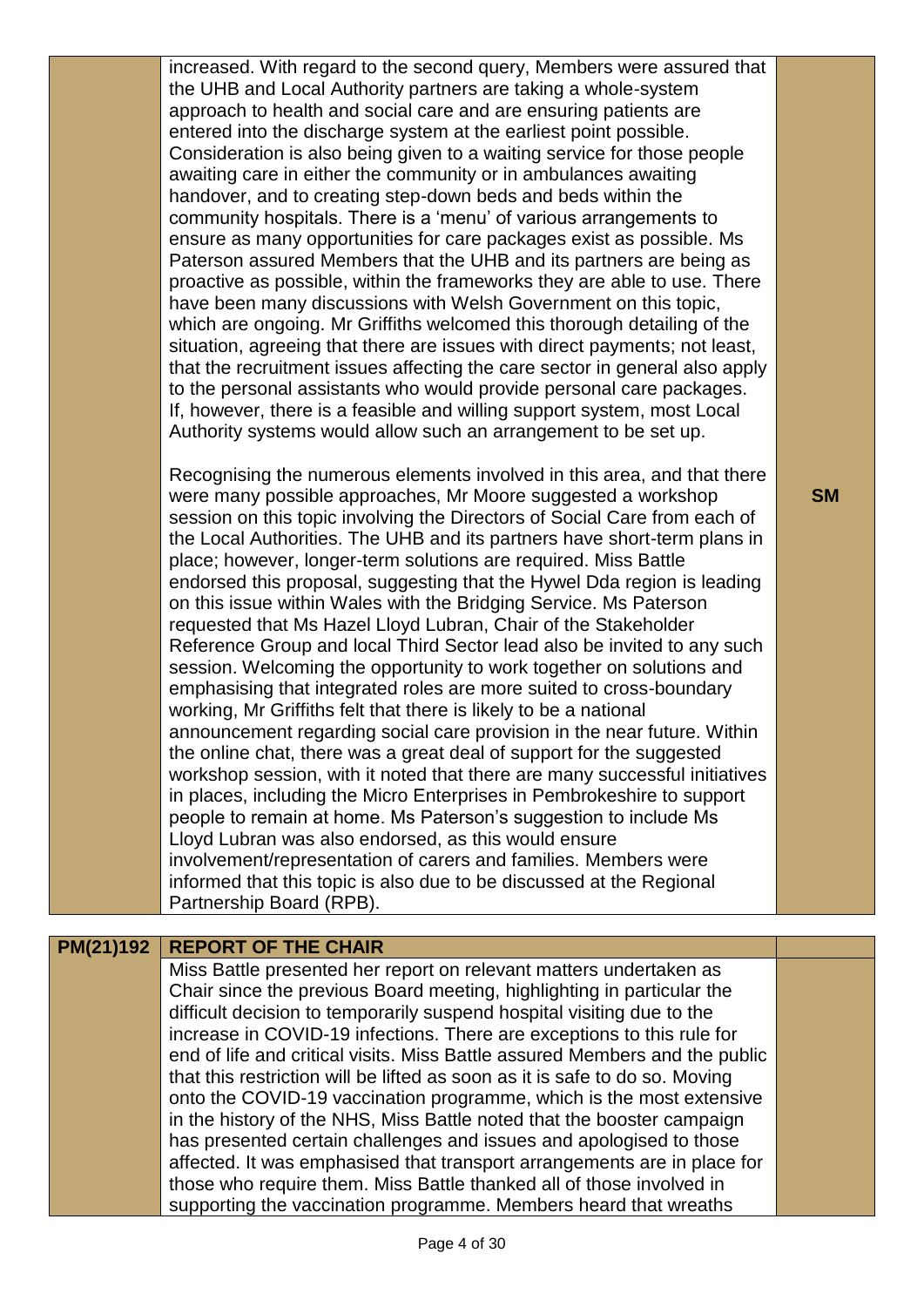created from vaccine vial tops had been placed during Remembrance Sunday services. This had proved to be extremely emotional and had opened conversations regarding the personal impact of the vaccination programme. Miss Battle thanked those Independent Board Members who had been involved in placing wreaths. The incredible performance at the Nurse of the Year Awards 2021 was highlighted, with HDdUHB staff contributing three winners and five runners-up. Emma McKay, a community midwife in Ceredigion, was also congratulated for being shortlisted for the Royal College of Midwives Midwife of the Year Award. Finally, Miss Battle welcomed the re-appointment of Ms Hazel Lloyd Lubran as Associate Board Member, and Ms Anna Lewis, Miss Ann Murphy and Mr Maynard Davies as Independent Board Members.

In regards to the restrictions on visiting, Mrs Rayani appreciated the distress this causes to both patients and families, and assured Members and the public that this is reviewed formally on a weekly basis, with both community and hospital infection prevalence considered. It is hoped that visiting over the festive period can be supported, and that a formal communication regarding this will be developed and issued within the next week. Within the online chat, Mrs Rayani expressed her pride in the HDdUHB nursing workforce who have been recognised nationally. Several other Members added their congratulations, welcoming the recognition, celebration and rewarding of deserving individuals and the positive culture it creates. Offering her congratulations to the HDdUHB nurses recognised through national awards, Ms Delyth Raynsford enquired how examples of good practice are being promoted. Also, noting that issues with the COVID-19 booster letters still appear to be causing confusion, which is impacting particularly on Hywel Dda's elderly population, Ms Raynsford requested assurances that this is being fully addressed. In response to the second query, Ms Shakeshaft acknowledged that the issues with letters regarding COVID-19 boosters were unfortunate, although certain of these were outside the UHB's control. For this reason, it was not possible to guarantee that there will be no further issues; however, Members were assured that the UHB will act upon these as soon as they become aware of them. Mr Moore confirmed that, whilst the vaccination team has examined in depth all internal procedures, there are other 'opportunities' within the wider process for errors to occur. Referencing Ms Raynsford's first query, Mrs Rayani emphasised the importance of sharing local learning and good practice at a national level, by means of attendance at conferences and poster presentations, etc. There has been some reluctance to participate in this way previously; however, such activities need to be encouraged, to raise the profile of HDdUHB and its staff.

The Board:

- **SUPPORTED** the work engaged in by the Chair since the previous meeting and **NOTED** the topical areas of interest;
- **RATIFIED** the actions undertaken by the Chair on behalf of the Board.

|  | PM(21)19 |  |
|--|----------|--|
|  |          |  |

#### **PM(21)193 REPORT OF THE CHIEF EXECUTIVE**

Mr Moore presented his report on relevant matters undertaken as Chief Executive of HDdUHB since the previous meeting, echoing Miss Battle's comments regarding the re-appointment of several Board Members. Mr Moore recognised that the organisation is in an unusual situation

**MR**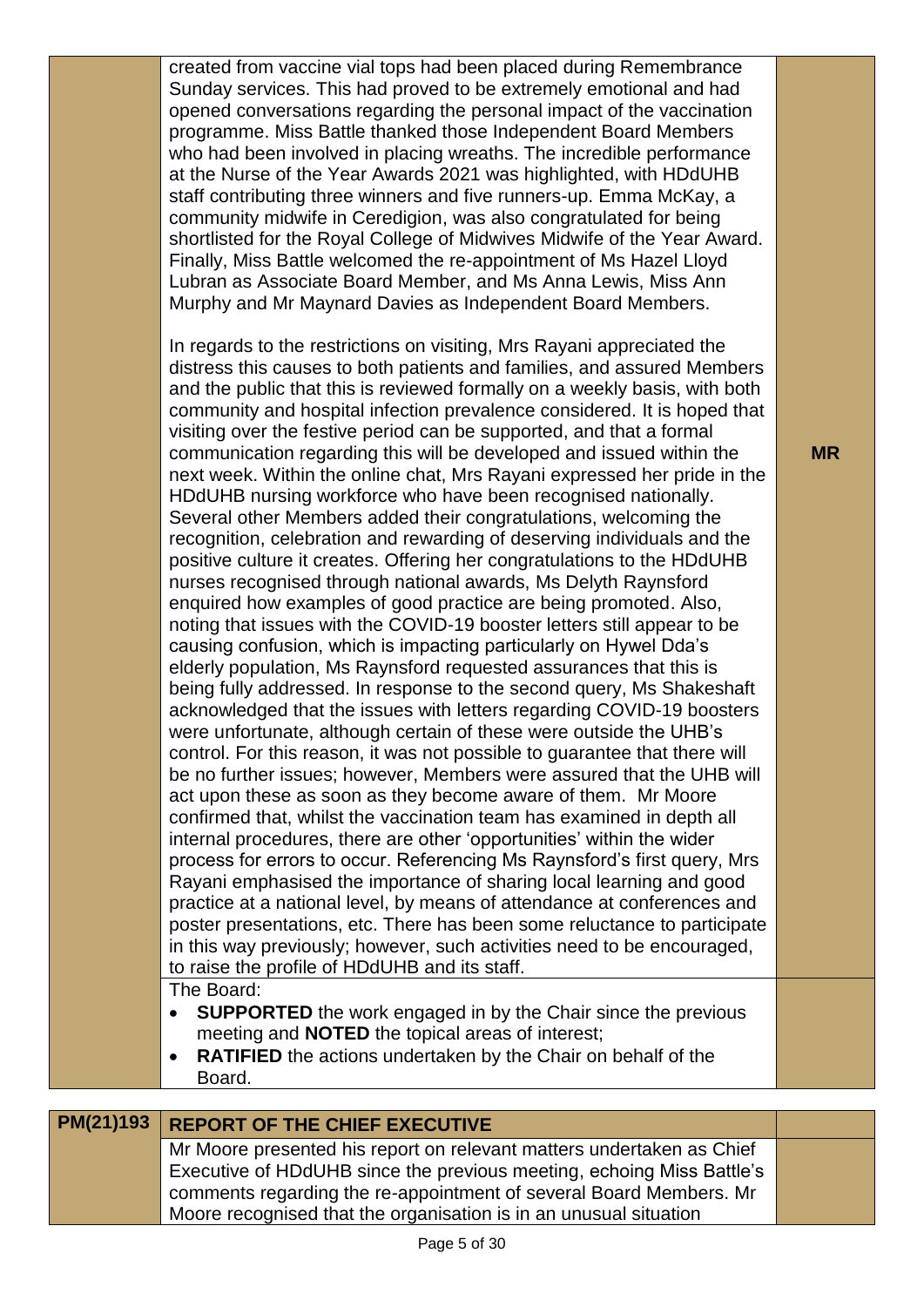currently, necessitating a number of decisions at short notice, which have not necessarily been subject to the usual processes to inform Independent Members. This was regrettable, and steps would be taken to address the processes involved. Turning to his report, Mr Moore highlighted in particular the Llwynhendy Tuberculosis (TB) Outbreak Review and the revised Terms of Reference for this review. Members heard that the Chief Executive and Medical Director/Deputy Chief Executive had recently met with local councillors from the area and had held a constructive discussion. Mr Moore felt that the TB Outbreak Review will represent an important piece of work, both locally and nationally. Focusing on agile/hybrid working, Mr Moore emphasised the need to grasp opportunities in this regard. It is important, where possible, to maximise clinical use of hospital sites and to relocate nonclinical functions. As such, Members were asked to approve the Glien House Lease proposal. Members' attention was drawn to the Ombudsman Annual Letter, and to the findings and actions taken in response to a specific Ombudsman case. Mr Moore apologised to the patient and their family involved, and to those Independent Members who had not been informed of this case at the appropriate time. Referencing the Memorandum of Understanding between HDdUHB and Aberystwyth University, Mr Moore looked forward to an ongoing and productive relationship with the University, particularly in relation to its new nurse training facility. Members noted that the Radiology Informatics System Procurement (RISP) process has been ongoing for a number of years. Mr Moore is the CEO Lead for Imaging in Wales, and emphasised the importance of this initiative. The Executive Team had met with representatives from the national RISP team and discussed various aspects of the Business Case. It had been particularly encouraging to witness the enthusiasm of the Radiology teams for this project.

Within the online chat, Mrs Rayani apologised for the lapse in process which had resulted in Independent Members not being informed of the Ombudsman case, and assured Members that the process is being reviewed to prevent a recurrence. Professor John Gammon welcomed the excellent work undertaken by the Research and Innovation teams to further develop links with University partners, which will offer tangible benefits for the UHB. Professor Philip Kloer agreed that the Research and Innovation team has made significant progress during the past year, and that the UHB's relationships with each University have grown considerably as a result. Referencing the agile/hybrid working proposals, Cllr. Gareth John requested assurance that the UHB had explored all possibilities with partners, including Carmarthenshire County Council and Welsh Government, regarding potential accommodation. The UHB's potential contribution to boosting the Carmarthen town centre economy by locating staff there was emphasised. Cllr. John also enquired whether the UHB is aware of issues with traffic and parking associated with the location of Glien House. Mr Lee Davies confirmed that the UHB has engaged with both the Local Authority and Welsh Government regarding buildings in Carmarthen town centre; potential alternatives were offered, however, it should be noted that Carmarthenshire County Council is currently undertaking a review of its estate. Mr Lee Davies assured Members that the UHB is committed to working with other Public Sector partners in the development of community hubs in each of the three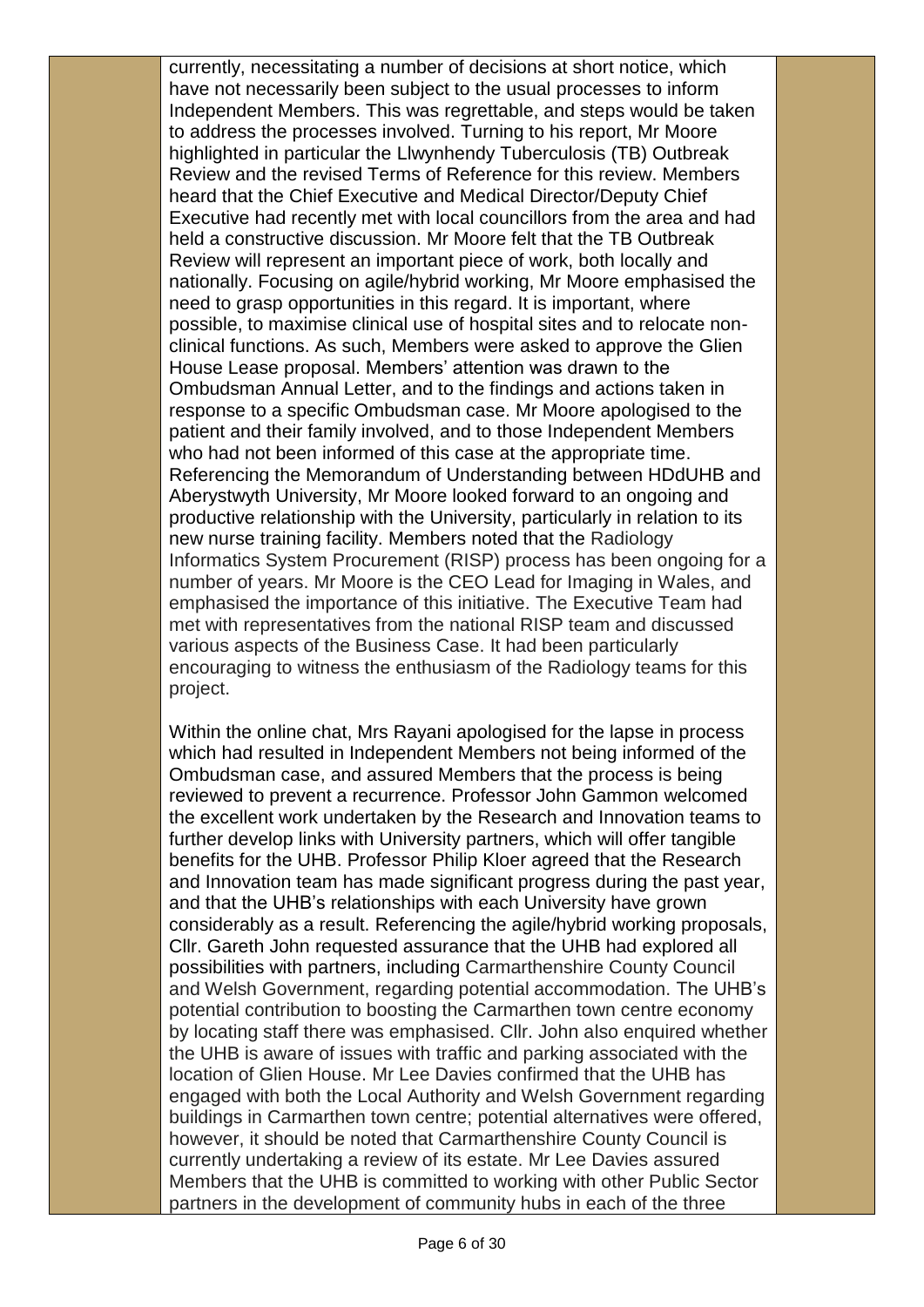counties and that, where suitable buildings are available, these opportunities will be explored. The UHB is aware of the traffic and parking issues in relation to Glien House. Whilst its location may not be perfect, there is not an abundance of suitable accommodation available within Carmarthen. Glien House has been fully occupied previously, and the potential for additional parking nearby is being explored. The Welsh Government building in Carmarthen had also been visited and considered. Being open plan, it is not suitable for the immediate use required, however it may be appropriate for another UHB function in the future. Whilst fully supportive of the UHB's ambitions regarding agile/ hybrid working and the potential benefits for staff, Mr Iwan Thomas noted that up to 100 desks were being proposed at Glien House, and suggested that the UHB should also consider how it integrates into local communities and contributes to the foundational economy. The opportunity to make a difference for local businesses by increasing footfall in town centres should be a major consideration. Mr Lee Davies was in complete agreement, whilst highlighting that the original premise had been to maximise clinical capacity on the Glangwili General Hospital (GGH) site. There will, however, be further opportunities to develop community hubs in each of the main county towns, which will benefit both staff and the local economy.

In regards to the Getting it Right First Time (GIRFT) Benchmarking Review: Cardiac Surgery, Mr Mansell Bennett noted that Swansea Bay UHB (SBUHB) are collecting patient experience data, and queried whether this will be shared with HDdUHB and the Community Health Council (CHC). Mr Moore confirmed that it is intended to share this information at the Public Board. Within the online chat, Professor Kloer assured Members that he, the Director of Nursing, Quality & Patient Experience and the Board Secretary have regular meetings with the Medical Director at SBUHB, to provide assurance on their actions, and they are due to provide reports for consideration at QSEC. SBUHB is also developing a quality dashboard, which should include patient experience information when available. Referring specifically to Appendix F, HDdUHB's response to SBUHB's 'Changing For The Future' Engagement exercise, Professor Gammon enquired how this work differed to that of the A Regional Collaboration for Health (ARCH) workstreams, and expressed concern regarding potential duplication of effort. In response, Mr Moore advised that there had been a meeting with the SBUHB team on 24<sup>th</sup> November 2021, at which it had been agreed that all this work would be routed through the refreshed ARCH governance system. Mr Lee Davies confirmed that there is no intention to set up any workstreams outside ARCH. Miss Battle enquired why the Hyper Acute Stroke Unit (HASU) is intended only for SBUHB residents at this stage. In response, Ms Shakeshaft reminded Members that there was to be a major piece of work on Stroke service redesign, which had been temporarily paused due to the COVID-19 pandemic. SBUHB has proposed that a HASU be established for their residents only; it is vital that a decision is made regarding this, as it will impact on HDdUHB's discussions regarding the future shape of its own Stroke services. There is a need for short-, medium- and long-term solutions. These can be developed in conjunction with SBUHB or, if necessary, in isolation. The key requirement is a decision from SBUHB regarding their future plans. Mr Moore emphasised the time-sensitive nature of Stroke treatments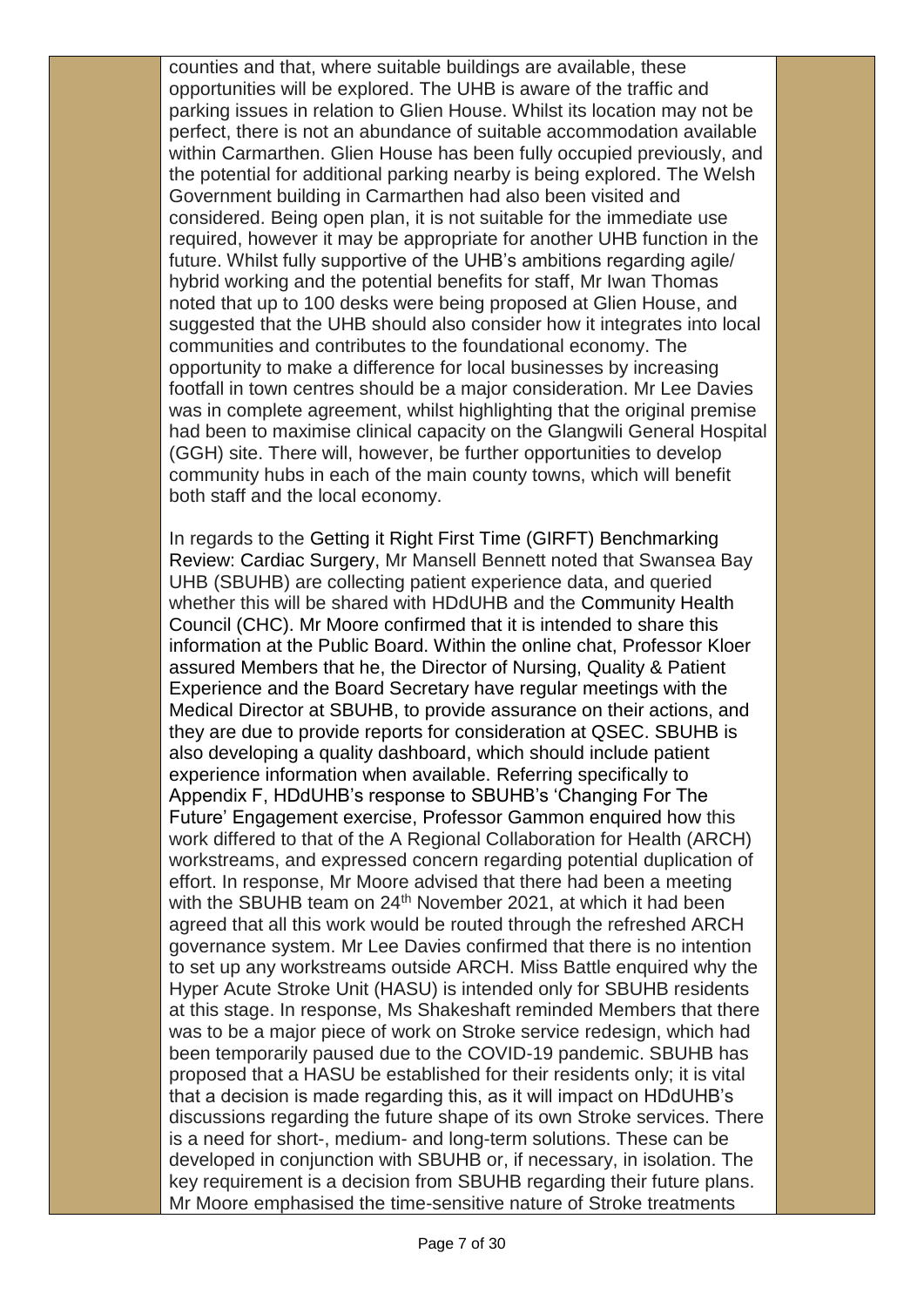|           | and the potential impact of travelling/distance in this regard. Members<br>were assured that HDdUHB is keeping this issue 'on the agenda' in<br>discussions with SBUHB. Welcoming the fact that the National Nurse                                                                                                                                                      |           |
|-----------|-------------------------------------------------------------------------------------------------------------------------------------------------------------------------------------------------------------------------------------------------------------------------------------------------------------------------------------------------------------------------|-----------|
|           | Stroke Lead is based in HDdUHB, Miss Battle requested that the<br>Strategic Development & Operational Delivery Committee (SDODC)<br>monitor this issue and inform the Board of developments. Within the<br>online chat, Mrs Rayani agreed that the UHB is fortunate to have<br>Advanced Nurse Practitioner Claire Bryant engaged at a national level<br>on this agenda. | <b>LD</b> |
|           | When asked to agree the report's recommendations, Cllr. John recorded<br>that he did not support the proposed private lease arrangement for Glien<br>House. This recommendation was, therefore, approved based on a<br>majority decision.                                                                                                                               |           |
|           | The Board:<br><b>ENDORSED</b> the Register of Sealings since the previous report on                                                                                                                                                                                                                                                                                     |           |
|           | 30th September 2021;<br>NOTED the status report for Consultation Documents received/<br>$\bullet$<br>responded to:                                                                                                                                                                                                                                                      |           |
|           | <b>NOTED</b> and <b>APPROVED</b> the revised Terms of Reference for the<br>$\bullet$<br>Llwynhendy Tuberculosis Outbreak Review;                                                                                                                                                                                                                                        |           |
|           | NOTED and APPROVED the new lease arrangement for Glien<br>$\bullet$<br>House, Johnstown, Carmarthen;                                                                                                                                                                                                                                                                    |           |
|           | <b>NOTED</b> the Ombudsman's Annual Letter and <b>CONSIDERED</b> the<br>$\bullet$<br>UHB's actions to be taken as a result;                                                                                                                                                                                                                                             |           |
|           | <b>NOTED</b> the UHB's response to Swansea Bay UHB (1 <sup>st</sup> October<br>$\bullet$<br>2021) in response to its "Changing the Future" Engagement;                                                                                                                                                                                                                  |           |
|           | <b>SUPPORTED</b> the Outline Business Case for the Radiology<br>$\bullet$<br>Informatics System Procurement (RISP) Programme.                                                                                                                                                                                                                                           |           |
|           |                                                                                                                                                                                                                                                                                                                                                                         |           |
| PM(21)194 | <b>REPORT OF THE AUDIT &amp; RISK ASSURANCE COMMITTEE</b>                                                                                                                                                                                                                                                                                                               |           |
|           | $Mr$ Newman Audit 8. Rick Accurance Committee ( $APAC$ ) Chair                                                                                                                                                                                                                                                                                                          |           |

Mr Newman, Audit & Risk Assurance Committee (ARAC) Chair, presented the ARAC update report, highlighting the various key risks, issues and matters of concern identified therein. The Board **NOTED** the ARAC update report and **ACKNOWLEDGED** the key risks, issues and matters of concern, together with actions being taken to address these.

| PM(21)195 | REPORT OF THE QUALITY, SAFETY & EXPERIENCE COMMITTEE                      |  |
|-----------|---------------------------------------------------------------------------|--|
|           | Ms Anna Lewis, QSEC Chair, presented the QSEC update report,              |  |
|           | advising that she had nothing further to add, save to emphasise how       |  |
|           | challenging the quality 'agenda' is currently and how this impacts on     |  |
|           | patient experience. The local population was thanked for its forbearance  |  |
|           | and understanding, and staff were thanked for their continued efforts     |  |
|           | and dedication. Referencing sub-optimal environmental conditions within   |  |
|           | paediatric services, Mrs Rayani assured Members that work to improve      |  |
|           | the situation is being undertaken. Noting that the Director of Operations |  |
|           | was experiencing technical issues, it was agreed that he would be asked   |  |
|           | to update on this at a later point.                                       |  |
|           | The Board NOTED the QSEAC update report and ACKNOWLEDGED                  |  |
|           | the key risks, issues and matters of concern, together with actions being |  |
|           | taken to address these.                                                   |  |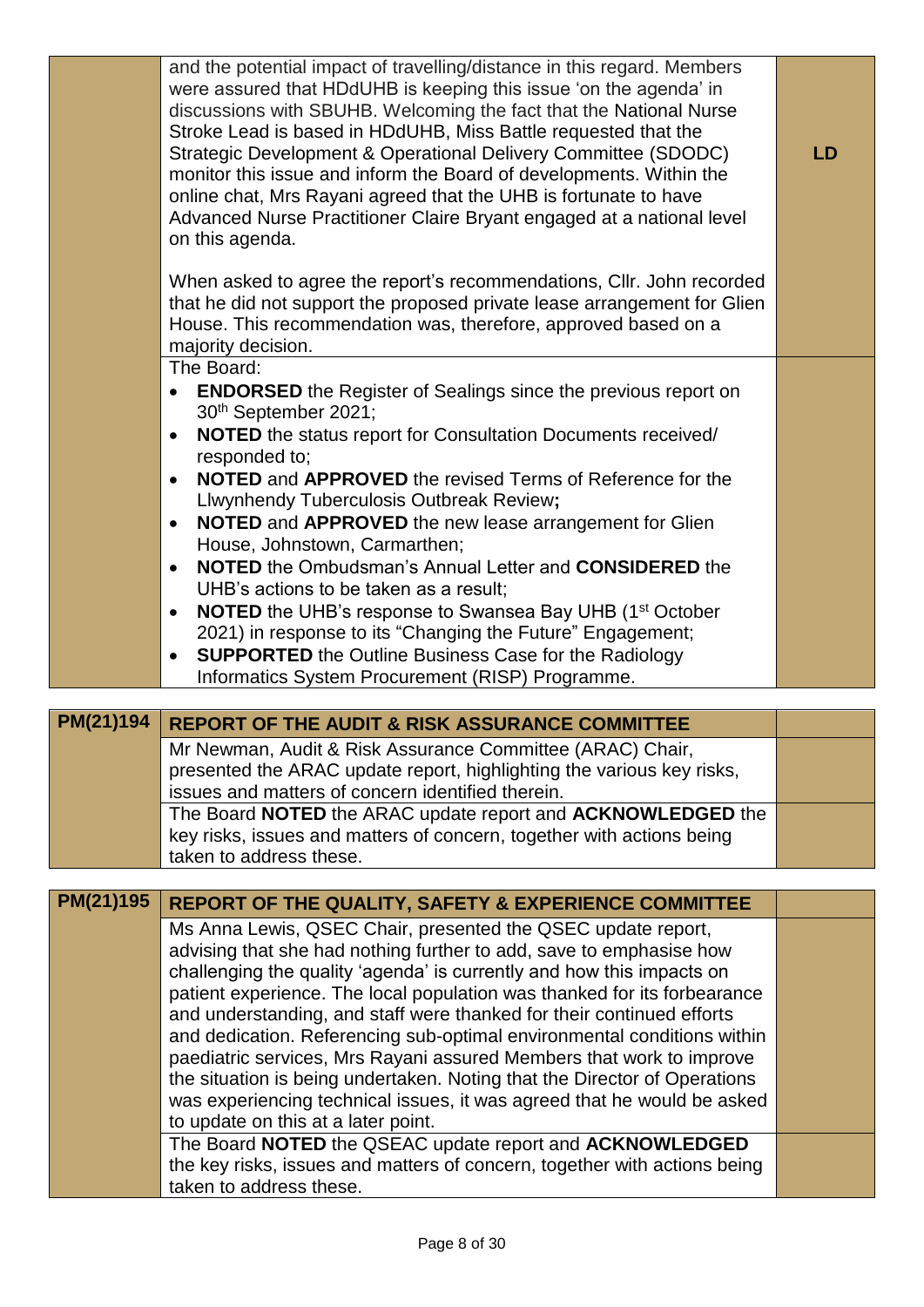# **PM(21)196 BOARD ASSURANCE FRAMEWORK**

Mrs Joanne Wilson presented the Board Assurance Framework (BAF) report, explaining that steps are being taken to develop the BAF, so that its focus moves away from a 'process tool' and towards informing Board agendas and providing information on outcomes. This month, the BAF Dashboard is showing that 4 planning objectives have been completed. 39 planning objectives are on track, with another 1 ahead of schedule, and 9 that are currently behind schedule. Those that are behind schedule link to the organisation's key challenges and risks, which highlights the need to utilise the BAF to inform the Board agenda. Members were advised of two corrections to the report: on page 3, approval of changes to Planning Objectives will be considered at the January 2022 Public Board meeting; and on page 4, it has been agreed that discussion of outcome measures at the December 2021 Board Seminar will be postponed.

Within the online chat, Professor Gammon expressed full support for this document, suggesting that it provides the Board with assurance on progress against delivery of the organisation's Planning Objectives. Ms Lewis agreed that the BAF represents an extremely helpful reporting tool and thanked those involved for their work. Referencing page 5 of the report and Planning Objective 4E (Making Every Contact Count Implementation), Miss Battle enquired whether this is being taken forward in the Mass Vaccination Centres (MVCs). Ms Shakeshaft explained that the term 'Making Every Contact Count' varies in its usage and that in its widest sense (promoting health and wellbeing) it would be difficult to implement in the MVCs, due to the need for specialist staff to deliver the various messages involved. The opportunities presented by the COVID-19 vaccination programme are being used mainly to undertake procedures such as atrial fibrillation screening on those individuals attending. Within the online chat, Dr Joanne McCarthy confirmed that screening for atrial fibrillation in the MVCs had commenced as a pilot. Representatives from the Fire Service have also given safety advice to those attending the mobile vaccination unit for COVID-19 vaccinations. Explaining that this issue had been raised by the Minister for Health & Social Services, Miss Battle enquired whether there were any plans to develop this, perhaps utilising assistance from other organisations if the UHB does not have the workforce required. Ms Shakeshaft undertook to discuss this with the vaccination team, whilst suggesting that the main challenge will be around space/environment. Agreeing that this should be considered, Mr Moore suggested that any decision needs to be balanced against the staffing pressures involved and prioritising delivery of the COVID-19 vaccination programme. Within the online chat, Dr McCarthy echoed comments regarding challenges relating to the actual MVC sites and the balance between ensuring people are encouraged to attend for vaccination, alongside maximising what can be achieved in the time that they are there. The Board **NOTED** the Board Assurance Framework report and

**AS**

| <b>SOUGHT ASSURANCE</b> on areas giving rise to specific concerns. |  |  |  |
|--------------------------------------------------------------------|--|--|--|

| <b>PM(21)197   IMPROVING PATIENT EXPERIENCE REPORT</b> |
|--------------------------------------------------------|
| Mr Andrew Carruthers re-joined the Board meeting.      |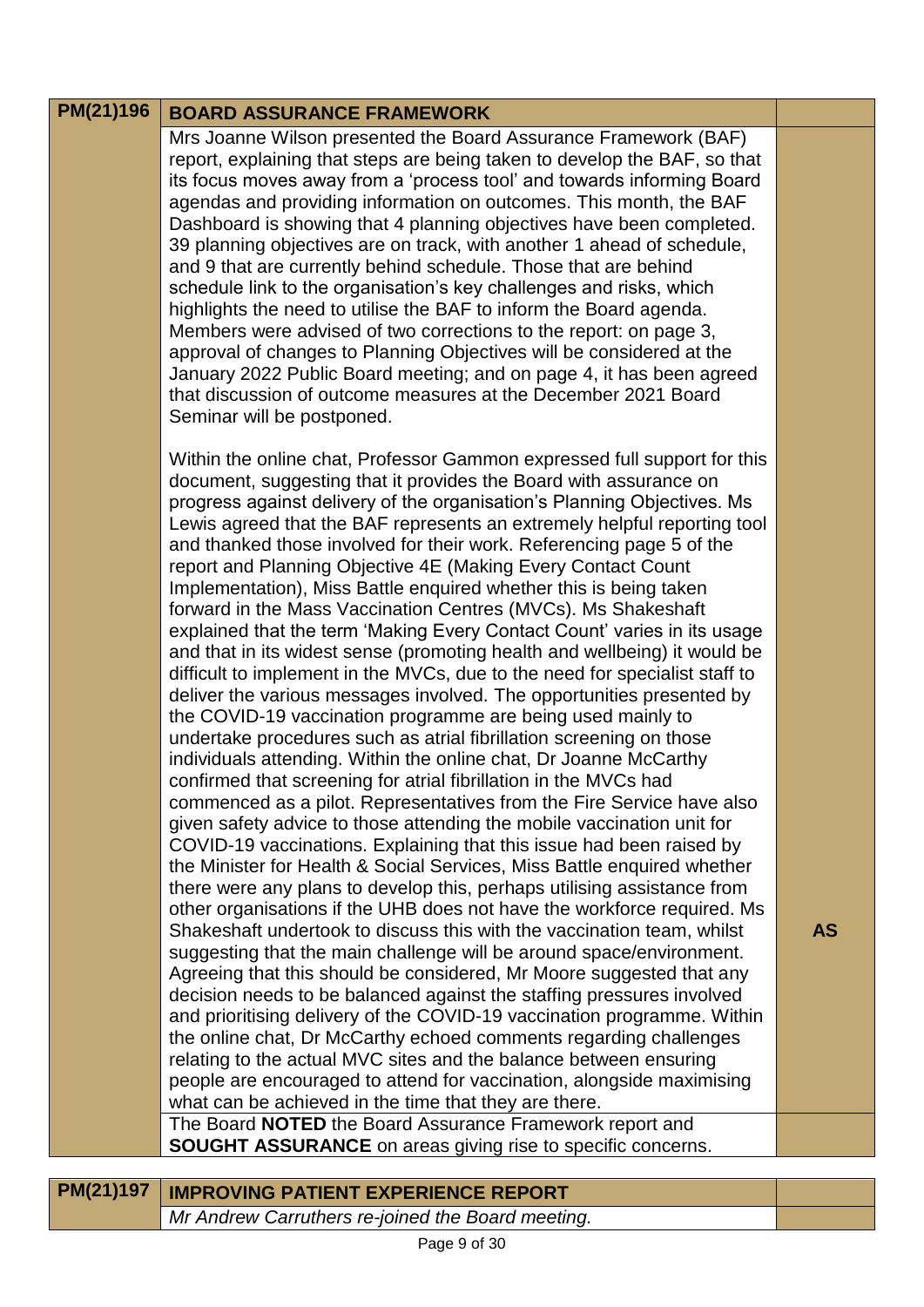Mrs Rayani was pleased to introduce the Improving Patient Experience Report, even if it does not reflect complete patient satisfaction. The family who had shared their experience of accessing support from the palliative care service and the heart failure service were thanked in particular for their contribution, as this evidences the importance of putting in place the correct support for each patient. There is concern regarding 'hotspots' with deteriorating patient feedback, in particular Emergency Departments and certain Inpatient areas, with the table on page 6 providing oversight. It is likely that the levels of satisfaction and feedback reflect the pressures these services are currently under. However, positive feedback regarding staff attitude is seven times the volume of negative. There is progress in terms of measures to address feedback around staff attitude. Mrs Rayani and Mrs Gostling have viewed a prototype of the 'Making a Difference' programme, which it is felt will have a significant impact. Finally, Mrs Rayani was delighted to announce the appointment of two Arts in Health Coordinators, Ms Kathryn Lambert and Dr Catherine Jenkins, who have joined the UHB's Patient Experience Team. They have already made a positive impact, by securing additional funding for an Arts in Health project with Children and Young People in the Mental Health environment.

Within the online chat, Members welcomed the planned 'Making a Difference' training, and the appointment of Arts in Health Co-ordinators. Mrs Judith Hardisty echoed Mrs Rayani's comments in relation to the Arts in Health posts; suggesting that the UHB's success in securing these posts is inspirational. Noting the commitment to include feedback from all areas, Mrs Hardisty stated that she would be particularly interested to see feedback from Mental Health & Learning Disabilities (MHLD) services. Aware that the UHB does collect feedback from carers in this area, Mrs Hardisty requested that it be included in future reports. In response, Mrs Rayani advised that the Patient Experience team are undertaking work with MHLD colleagues and would take steps to include feedback from this service area in the next report. Within the online chat, Mr Winston Weir endorsed this suggestion, requesting that Primary and Community Care also be considered for inclusion in respect of patient feedback. Mrs Rayani confirmed that additional information in this regard could be added. Also within the online chat, Mr Newman requested that potential links/collaboration between the Arts in Health Coordinators and University Art Departments be explored. Dr McCarthy advised that she had met with colleagues in the new Arts in Health posts to explore how the Public Health Directorate can also link in with this work. Dr McCarthy stated that their initial plans sound impressive. Professor Gammon was encouraged to note that the work with the Organisational Development team appears to be having a positive impact. However, comments from the public on page 15 appear to contradict this, with a desire for better communication and improved staff attitudes suggesting a need for ongoing work. Highlighting the section on page 25 around Epilepsy Services, Professor Gammon was pleased to note the improvements made and commended those involved. Mrs Rayani welcomed this comment, emphasising that the teams involved are working extremely hard to improve services in what can be a distressing condition for both patients and their families. Whilst assuring Members that poor staff attitude will not be excused, Mrs Rayani wished to remind Members and

**MR**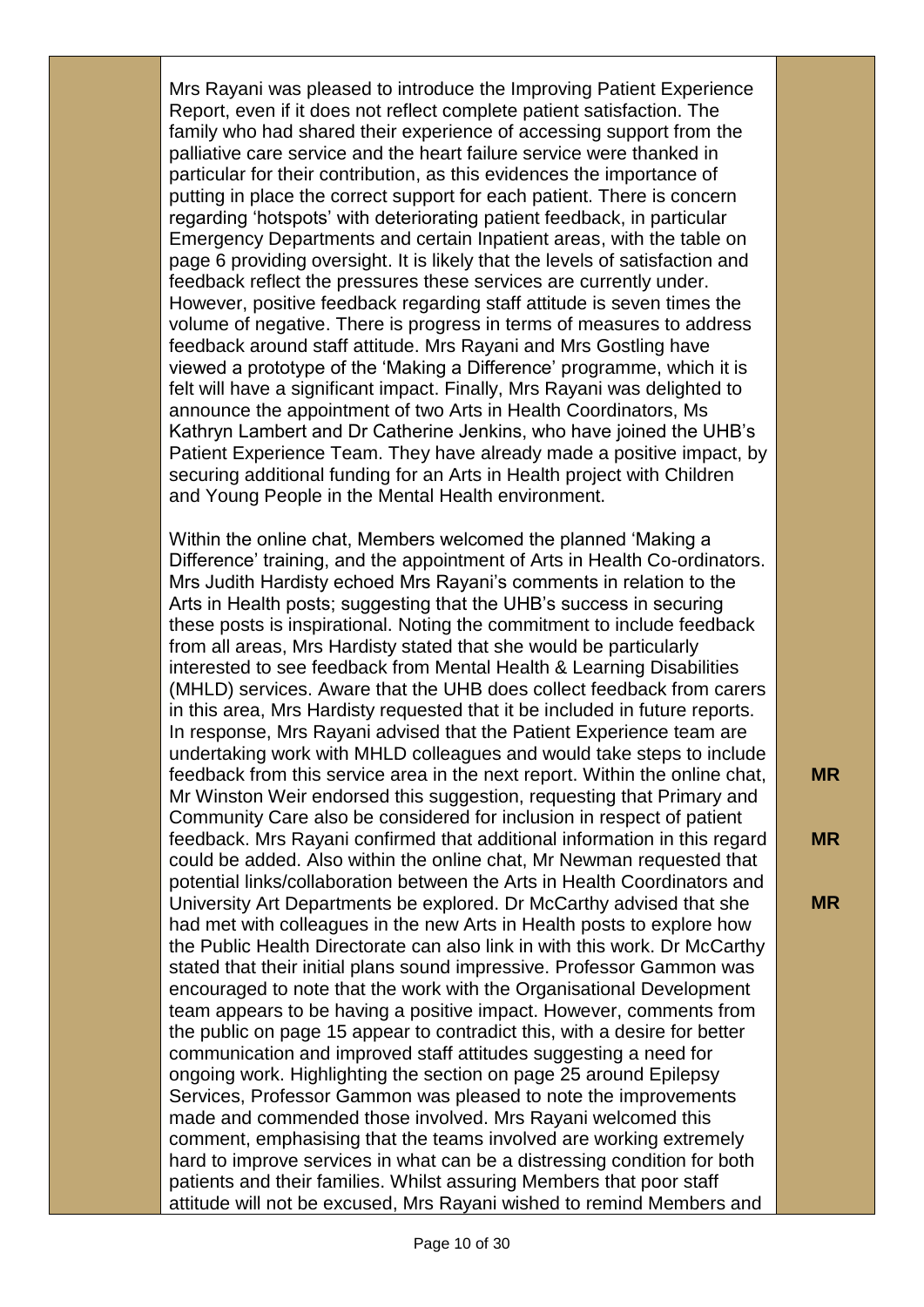the general public that healthcare staff have been under exceptional pressure for an extended period of time. The work which has already taken place around staff attitude and behaviour is beginning to show results. Mrs Gostling explained that there is now a referral process in place to the Organisational Development team, which will then explore the most appropriate support measure/intervention. The 'Making a Difference' programme mentioned earlier is extremely impressive, and Mrs Gostling looked forward to presenting further information regarding this to the Board in due course. Within the online chat, Ms Lewis welcomed these important comments, noting that poor attitude and behaviour is more often systemic than individual and asked whether the UHB is harnessing the coaching capability within the organisation to influence and contribute to the 'intervention' approach; ie whether the intervention approach is recognisable as being coaching-oriented. Mrs Gostling responded that there are coaching programmes underway and coaching is being offered to individuals on a regular basis. Mr Huw Thomas added that more generally, the UHB's Improving Together approach is inherently coaching focused, with Mrs Gostling confirming that this is absolutely the approach of the OD team. Within the online chat, Ms Raynsford welcomed the increase in feedback from the UHB's paediatric services, emphasising the importance of actively examining and acting upon these issues. The children and young people of Hywel Dda and their parents and carers deserve these improvements.

Noting the reported deterioration in patient experience within Emergency Departments (EDs), Miss Battle enquired regarding actions being taken to improve/enhance experience. In response, Mrs Rayani advised that she and Mrs Gostling are engaged in supporting the relevant staff. Senior nurses in the EDs have conducted 'walk-throughs' with Estates staff to discuss potential improvements around cleaning, facilities and furniture. Colleagues from the Red Cross and the Family Liaison Officers are ensuring that patients are provided with support, including food and drink as appropriate. Miss Battle welcomed this information and thanked those involved. Mr Andrew Carruthers confirmed that the Estates team is taking forward work to improve the ED environments by making them safer and more comfortable. Responding to an earlier query around conditions in paediatric services and Cilgerran Ward in particular, Mr Carruthers advised that the Estates team is conducting scoping work and establishing a programme of work to improve this ward area/environment and bring it up to standard. It is hoped that this will be completed by the end of March 2022. Consideration is also being given to the feasibility of a more fundamental refurbishment of Cilgerran Ward; however, this would be dependent on whether the current facility can be temporarily relocated to alternative accommodation. The UHB is also exploring whether a temporary facility can be installed to re-provide a playroom space, which has currently been lost due to the impacts of COVID-19 and the Respiratory Syncytial Virus (RSV). Thanking Mr Carruthers for taking steps to visit the ward in person and implement improvement work, Miss Battle emphasised that the Cilgerran Ward is a key paediatric facility for west Wales and, as such, wished to ensure that the situation is monitored. Mr Moore suggested that the Executive Team should be briefed in the first instance, with progress reports also being presented to QSEC. Mr Moore felt that this is just one of the reasons building a new hospital is crucial, emphasising also the importance of

**AC/MR**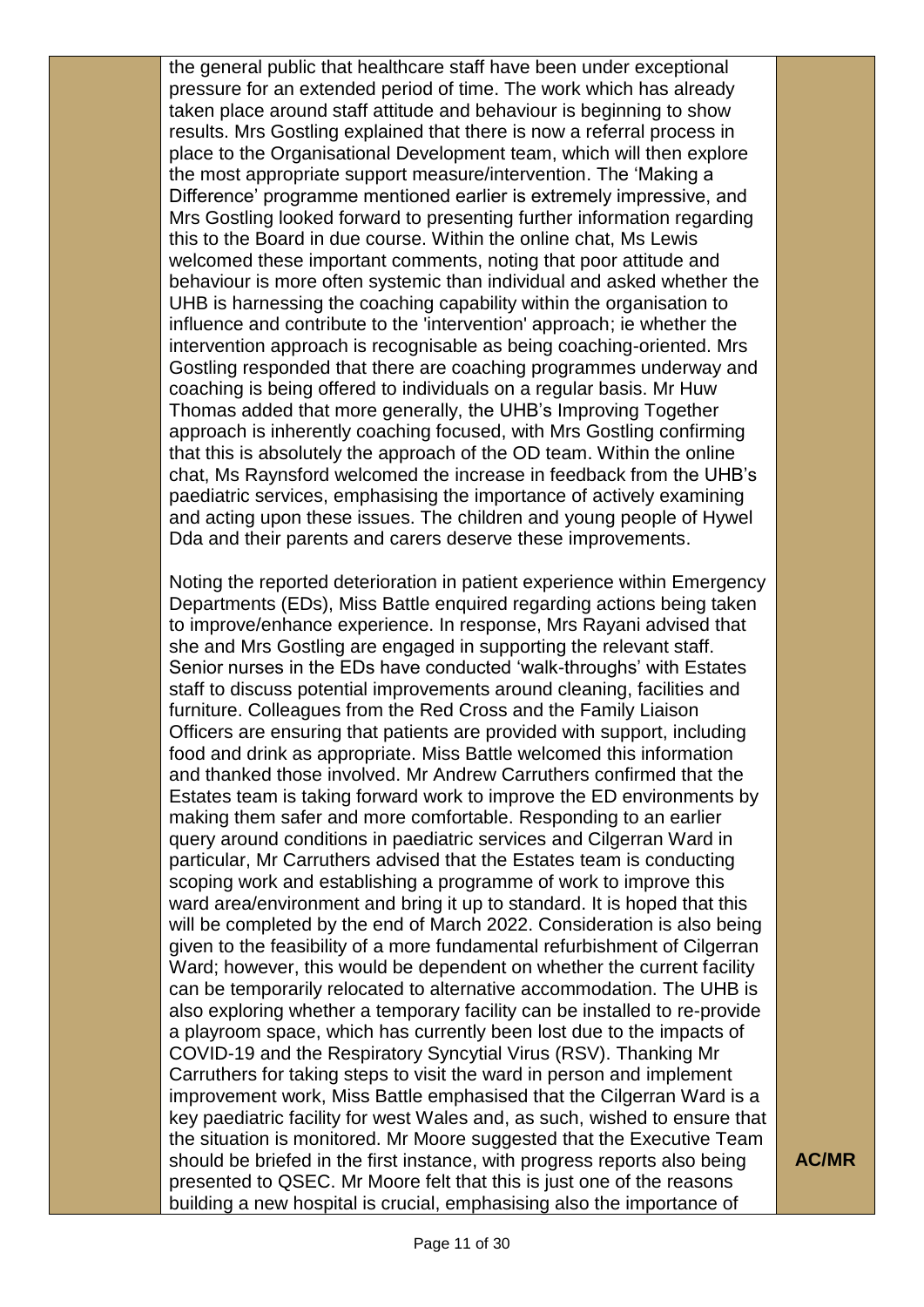|           | consulting children and young people and using their input when<br>designing areas for them. Returning to the issue of EDs and provision of<br>patient refreshments, Mr Moore advised that it is intended to utilise<br>Dietetics expertise to advise on nutrition and hydration. Within the online<br>chat, Ms Shakeshaft confirmed that Dietetic support workers can assist<br>with hydration and encourage nutritional intake, and support nutritional<br>screening in EDs.<br>The Board RECEIVED and NOTED the Improving Patient Experience<br>report, which highlights to patients and to the public the main themes<br>arising from patient feedback.                                                                  |  |
|-----------|------------------------------------------------------------------------------------------------------------------------------------------------------------------------------------------------------------------------------------------------------------------------------------------------------------------------------------------------------------------------------------------------------------------------------------------------------------------------------------------------------------------------------------------------------------------------------------------------------------------------------------------------------------------------------------------------------------------------------|--|
|           |                                                                                                                                                                                                                                                                                                                                                                                                                                                                                                                                                                                                                                                                                                                              |  |
| PM(21)198 | <b>INTEGRATED MEDIUM TERM PLAN (IMTP) UPDATE</b>                                                                                                                                                                                                                                                                                                                                                                                                                                                                                                                                                                                                                                                                             |  |
|           | Mr Lee Davies presented the Integrated Medium Term Plan (IMTP)<br>Update report. Members were reminded that submission of IMTPs had<br>been suspended by Welsh Government as a result of the COVID-19<br>pandemic, although HDdUHB had not previously been in a position of<br>having an approved IMTP. The intent and ambition is, however, to do so<br>for 2022 onwards. The NHS Planning Framework has been issued since<br>the previous Board meeting, with a confirmed submission date of 28 <sup>th</sup><br>February 2022. The report provides an update on various aspects of<br>preparation for submission, and it is intended to present the revised<br>Planning Objectives to Board for approval in January 2022. |  |
|           | Referencing page 3 and the appraisal of submissions from Directorates,<br>Mr Newman enquired whether any key themes are arising from these. In<br>response, Mr Lee Davies advised that key themes have been drawn out.<br>Whilst noting that the current uncertain environment makes planning<br>challenging, the UHB will need to focus particularly on:                                                                                                                                                                                                                                                                                                                                                                    |  |
|           | Bed capacity planning<br>Elective capacity (recovery)<br><b>Bridging service</b><br>٠<br><b>Financial Roadmap</b><br>٠<br>Workforce planning                                                                                                                                                                                                                                                                                                                                                                                                                                                                                                                                                                                 |  |
|           | The ambitions of the organisation will need to be reconciled with the<br>constraints and challenges it faces. Following up on this point, Mr<br>Michael Hearty enquired whether any mechanism has been established<br>to 'inject realism' into the planning process, to ensure the UHB produces<br>a balanced IMTP Mr Hearty welcomed the proposed review of Planning                                                                                                                                                                                                                                                                                                                                                        |  |

arty welcomed the proposed review of Planning Objectives, and queried whether any of the existing Planning Objectives will be removed as the organisation moves into the next iteration of the IMTP. In response to the first query, Mr Lee Davies agreed that a realistic IMTP is crucial. The current set of proposals is relatively large and is being subjected to a process of refinement and scrutiny, after which it will be considered by the Executive Team. Within the online chat, Members were informed that the Director of Operations and Director of Primary Care, Community & Long Term Care are coordinating this process from an operational perspective, and will be scheduling a session to review and filter the proposals to prioritise. Mr Lee Davies indicated that there will need to be definitive decisions regarding priorities during December 2021. With regard to the Planning Objectives, the review which took place during August/September had identified that a number had been completed and would not require a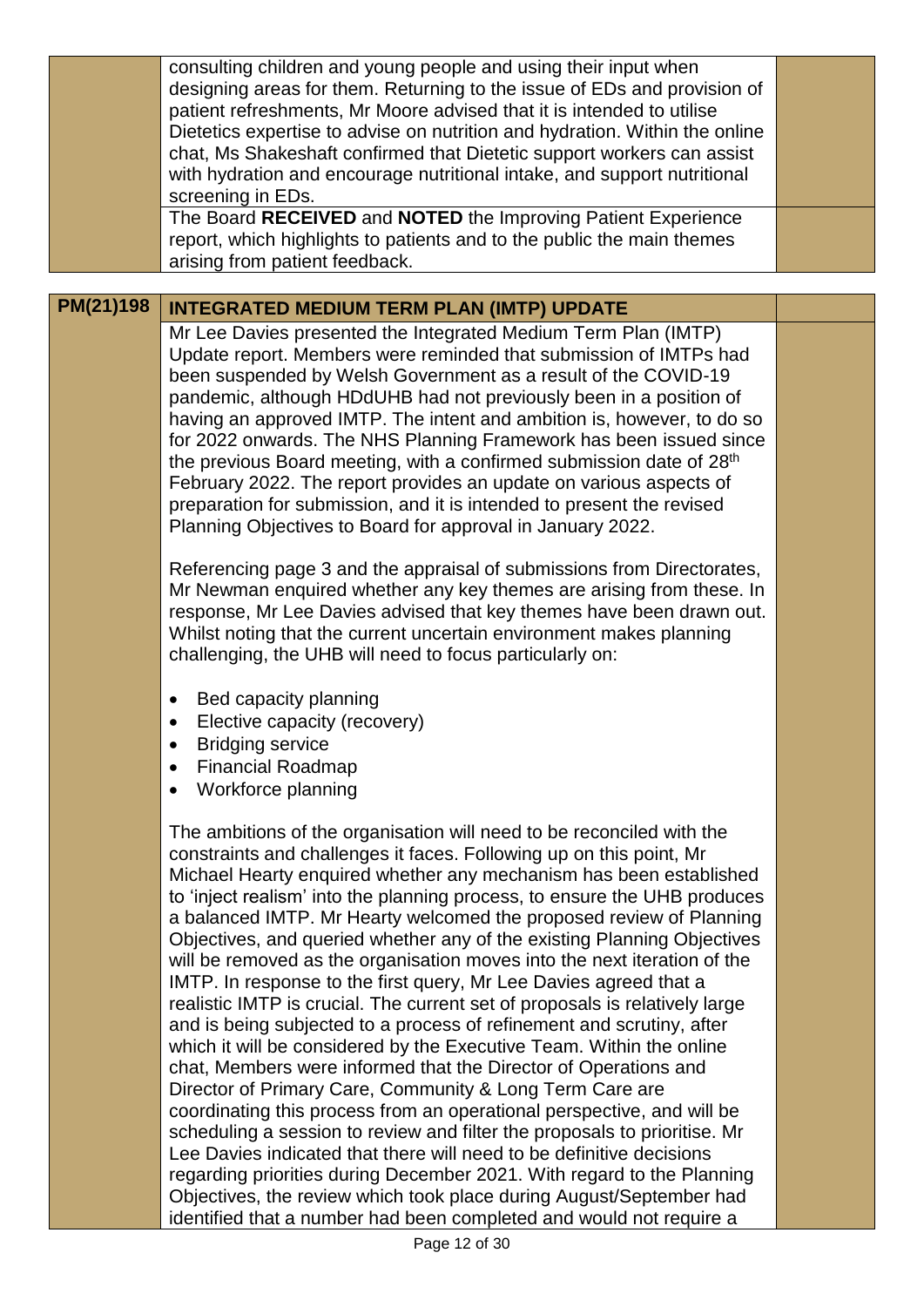follow-up, whilst others will require a follow-up. The need to demonstrate delivery on the Planning Objectives, as opposed to simply producing a revised list was recognised. Agreeing, Mr Moore emphasised the need to align with the BAF in regards to completion of Planning Objectives, including evidence of influencing outcomes. The Workforce model in particular represents an important step forward, which provides a sense of the likely increase required and 'sets the bar' in this regard. There will need to be stronger connections between workforce and planning in order to accurately define the required financial solution, while the number of available staff will limit the organisation's ability to spend funds.

Mr Weir welcomed and commended the report, which captures the process effectively. Noting mention of a date in January 2022, clarification was requested regarding submission timelines. Also, whether it is anticipated that Welsh Government will add any further requirements. Mr Lee Davies confirmed that the deadline for submission to Welsh Government is  $28<sup>th</sup>$  February 2022; the date of 15<sup>th</sup> January 2022 is for Health Boards to indicate to Welsh Government whether they plan to submit an IMTP. The submission date presents certain challenges around timings of Board meetings for approval, which are being discussed with Welsh Government. Mr Lee Davies did not anticipate any significant changes in terms of Welsh Government priorities/requirements, whilst noting that COVID-19 results in a constantly shifting situation and that the IMTP need to be sufficiently flexible/dynamic to respond accordingly. In response to a query regarding whether HDdUHB is coordinating with other Public Sector organisations including other Health Boards and Local Authorities, Mr Lee Davies advised that the UHB is in regular contact with Welsh Government and their Planning team. There is close contact, as a planning community, with all NHS Wales organisations; including the sharing of information and plans, and a commitment to creating consistency in planning assumptions across Wales. In terms of partner organisations, the UHB engages with a number of stakeholders, aligned to and as part of regional and Cluster planning processes. Ms Paterson recognised that engagement with Local Authorities and Independent Contractors is extremely important. The need for a realistic IMTP, firmly embedded in the UHB's operational systems was also emphasised. Ms Paterson suggested that HDdUHB is fortunate in that it already has well established integrated working practices, which will assist in building the various levels involved in developing an IMTP (Cluster, County, Organisational). Within the online chat, Mrs Hardisty commended the report for its clarity in setting out the approach being taken. Miss Battle concluded discussions by thanking Mr Lee Davies and his team for the comprehensive and assuring report, and looked forward to receiving the IMTP for consideration.

The Board **NOTED** progress in developing the Planning Objectives for 2022/23, and **NOTED** the ongoing process in the development of an IMTP for 2022/25.

**PM(21)199 IMPLEMENTING THE HEALTHIER MID AND WEST WALES STRATEGY - PROGRAMME BUSINESS CASE UPDATE**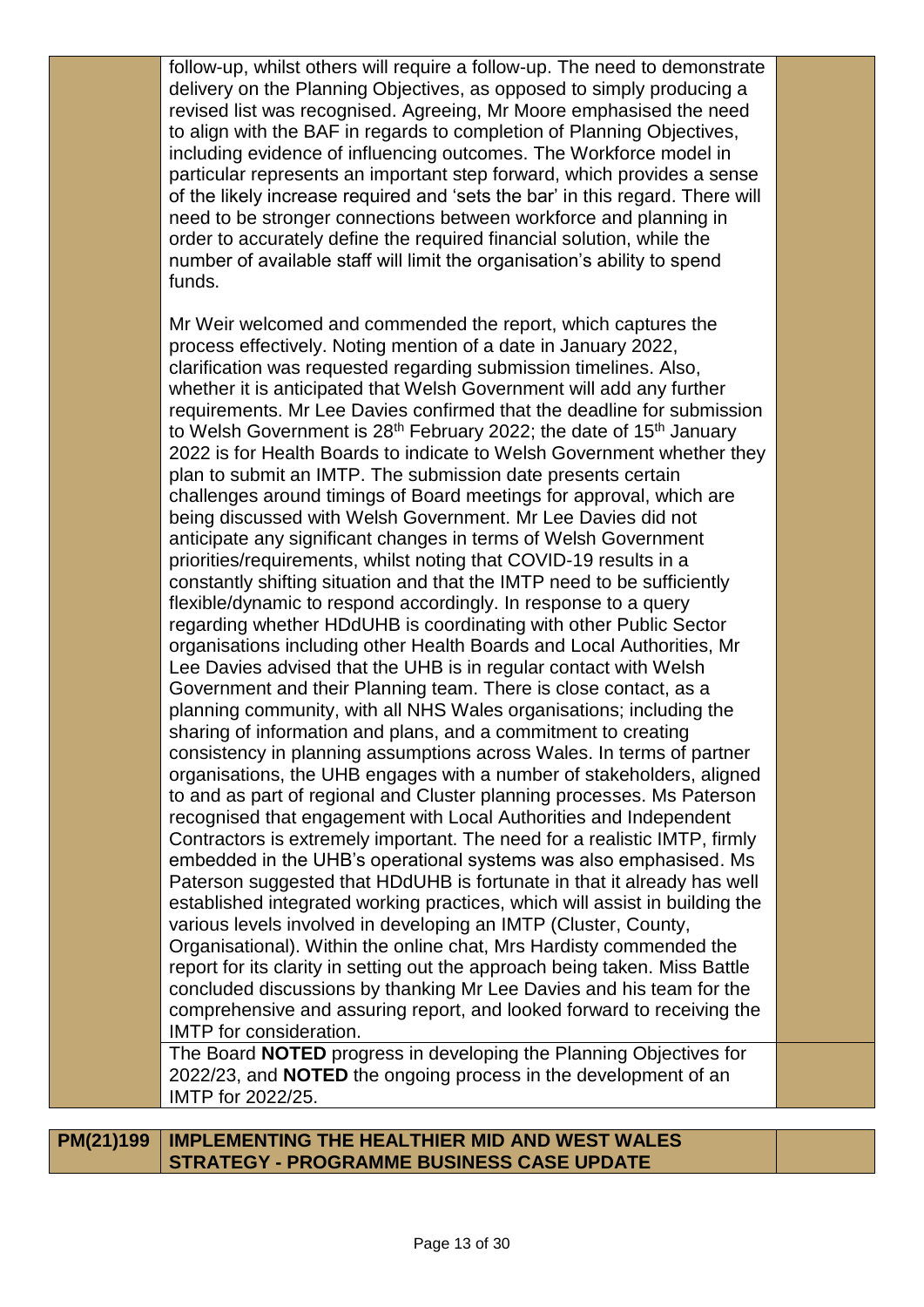Introducing an update on the Programme Business Case for Implementing the Healthier Mid and West Wales Strategy, Mr Lee Davies drew Members' attention to the three components to this update:

- Feedback from the Programme Assessment Review
- Progress on the Programme Business Case
- Progress with the land identification process for the proposed new Planned & Urgent Care Hospital

The first of these had been an extremely thorough process, identifying a few recommendations, with a positive overall outcome. Members were assured that the recommendations which had been identified had been noted prior to the review, and were already being addressed by the UHB. In respect of the Programme Business Case (PBC), this is nearing completion, with the report documenting specific actions being undertaken. Members were reminded that a zone between Narberth and St Clears is being considered for the location of a new hospital. The land identification process is being undertaken in parallel with the PBC process. Mr Lee Davies explained that 4 sites had been nominated by the public and 4 by the Local Authorities. A desktop review had identified 3 further sites, bringing the total for consideration to 11. An evaluation process had been conducted, resulting in a shortlist of 5 sites, which will now be subject to consideration of various other factors. It is not anticipated that the preferred site will be identified until summer 2022.

Mr Hearty congratulated the Planning team on the amber delivery confidence rating awarded in the Programme Assessment Review. Noting the concerns regarding 'the significant step up in resource requirements to manage the next stages of the programme', Mr Hearty observed that it is often at this stage of a project that organisations become concerned regarding the levels of resource involved. It was suggested that now is not the time to be frugal in developing the PBC. Mr Lee Davies was confident that it will be possible to complete the PBC within the necessary resources; it is the Outline Business Case which (subject to Welsh Government approval) will represent a significant step up in resource requirements.

The Board **TOOK ASSURANCE** from:

- The feedback from the Programme Assessment Review;
- Progress associated with completion of the Programme Business Case;
- Progress and planned activities associated with the land identification process for the proposed new Planned & Urgent Care Hospital.

| PM(21)200 | <b>BUILDING A HEALTHIER FUTURE AFTER COVID-19 - PUBLIC</b>               |  |  |  |
|-----------|--------------------------------------------------------------------------|--|--|--|
|           | <b>ENGAGEMENT EXERCISE</b>                                               |  |  |  |
|           | Mr Lee Davies presented the Building a Healthier Future after COVID-19   |  |  |  |
|           | - Public Engagement Exercise report, which shares the outcomes from      |  |  |  |
|           | an engagement process conducted during the summer of 2021.               |  |  |  |
|           | Fundamentally, this exercise had been to gain an understanding of        |  |  |  |
|           | stakeholders' experience during the COVID-19 pandemic; however,          |  |  |  |
|           | respondents were also asked to comment on plans regarding the new        |  |  |  |
|           | hospital. Whilst it is unfortunate that the volume of responses was less |  |  |  |
|           | than would be desired, the feedback obtained offers a valuable insight   |  |  |  |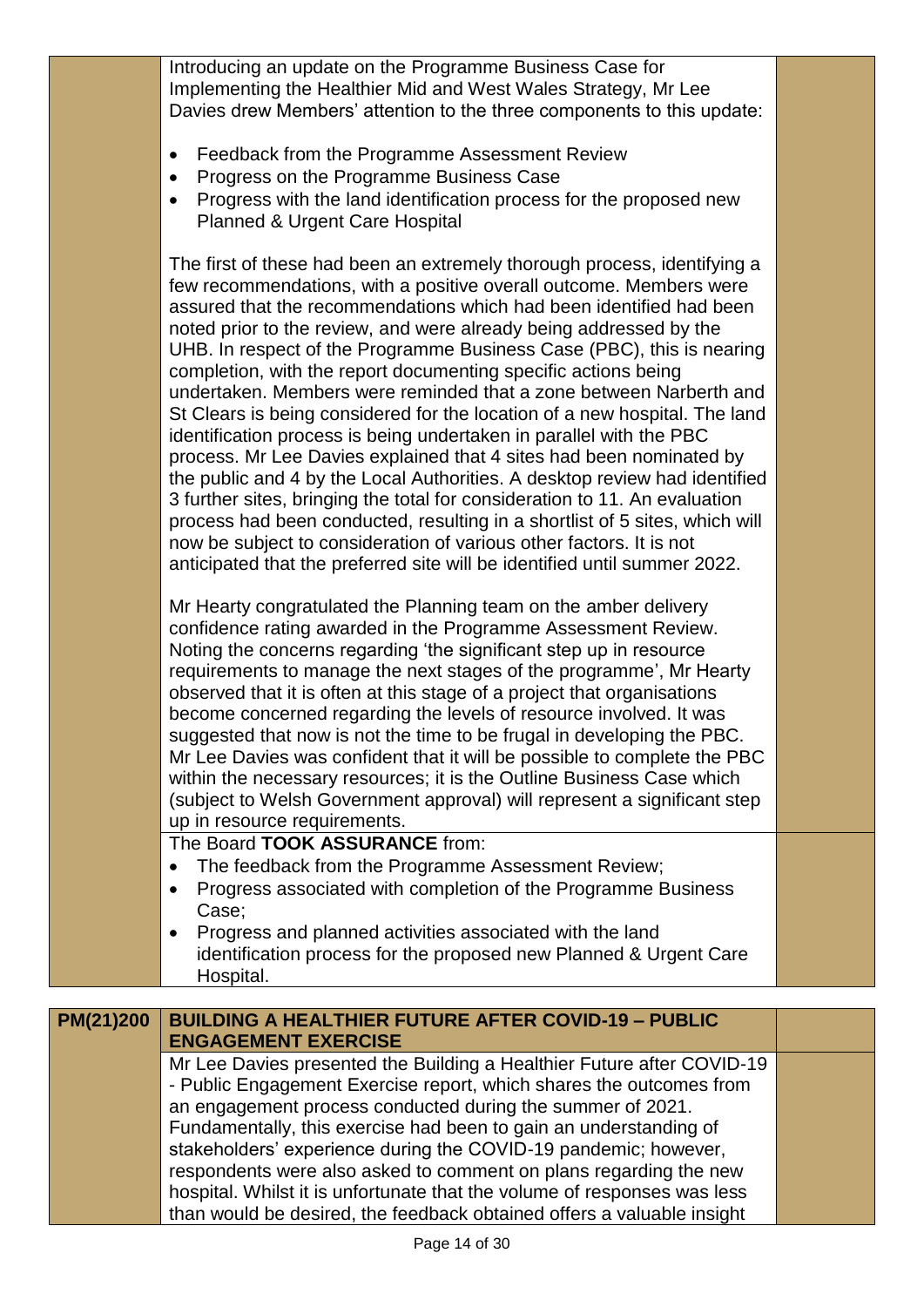into the views of the public, which will inform the UHB's strategic plans going forward.

Recognising the challenges involved in securing stakeholder responses, Mr Iwan Thomas suggested that other organisations could be consulted or asked to assist, in order to improve levels of engagement. Mr Iwan Thomas was also keen to see a greater focus on those services delivered by local communities within local communities, such as Micro Enterprises. Mental health, particularly the mental health of staff, is a key issue. What frontline staff have endured is significant; however, consideration must also be given to supporting other categories of staff who have assisted in the COVID-19 response. Within the online chat Ms Lewis, cognisant of the health and social inequalities recognised in the Director of Public Health Annual Report, enquired how the UHB can ensure that its engagement work reaches seldom-heard groups who are frequently exposed to inequality. Ms Raynsford added to this children, young people and their carers. It was suggested that the Third Sector can help in this regard and are trusted. Mr Lee Davies felt that the feedback, particularly from the free-text comments was both valuable and rich. In terms of continued engagement, the need to ensure proper and full engagement with all sections of the population, especially the traditionally 'hard to reach' groups, was acknowledged. Further detail in this regard can be presented to the Board. Mr Moore advised that work around this topic is being undertaken by the Transformation Steering Group, and that Ms Raynsford is involved in these discussions. There can be a focus on this at TSG in early 2022, with a report to the Board thereafter.

Within the online chat, Professor Gammon enquired whether feedback from the engagement has impacted on timelines for submission of the PBC. Mr Lee Davies responded that he was confident the PBC will be presented to the Board in January 2022. Miss Battle looked forward to receiving additional detail regarding composition of the public panels. The Board **CONSIDERED** the responses received as part of the Building a Healthier Future after COVID-19 Public Engagement Exercise.

**LD/SM**

**LD**

| PM(21)201 | <b>HDdUHB DIRECTOR OF PUBLIC HEALTH ANNUAL REPORT</b><br>2020/21                                                                                          |  |
|-----------|-----------------------------------------------------------------------------------------------------------------------------------------------------------|--|
|           | Dr McCarthy presented the HDdUHB Director of Public Health Annual                                                                                         |  |
|           | Report 2020/21, highlighting in particular the opening statement around<br>health inequalities. It is a stark fact that the difference in life expectancy |  |
|           | between the poorest and most affluent areas is 12 years in the Hywel                                                                                      |  |
|           | Dda region and 18 years nationally. Whilst health inequalities are<br>extremely difficult to address, steps are being taken to do so. The                 |  |
|           | COVID-19 pandemic has provided the scope to work in different ways,                                                                                       |  |
|           | which offers various opportunities in this regard. For example, the<br>Vaccine Equity Group, led by a senior healthcare practitioner, includes            |  |
|           | representation from all relevant groups, in order to ensure that vaccine                                                                                  |  |
|           | provision and uptake is equitable. Where necessary, this has involved                                                                                     |  |
|           | vaccinators travelling long distances to provide vaccines to small<br>numbers of individuals. Key to this have been the Community Outreach                |  |
|           | Workers, which the UHB is hoping to mainstream in the long-term.                                                                                          |  |
|           | Hywel Dda includes 10 communities in the most deprived areas, and the                                                                                     |  |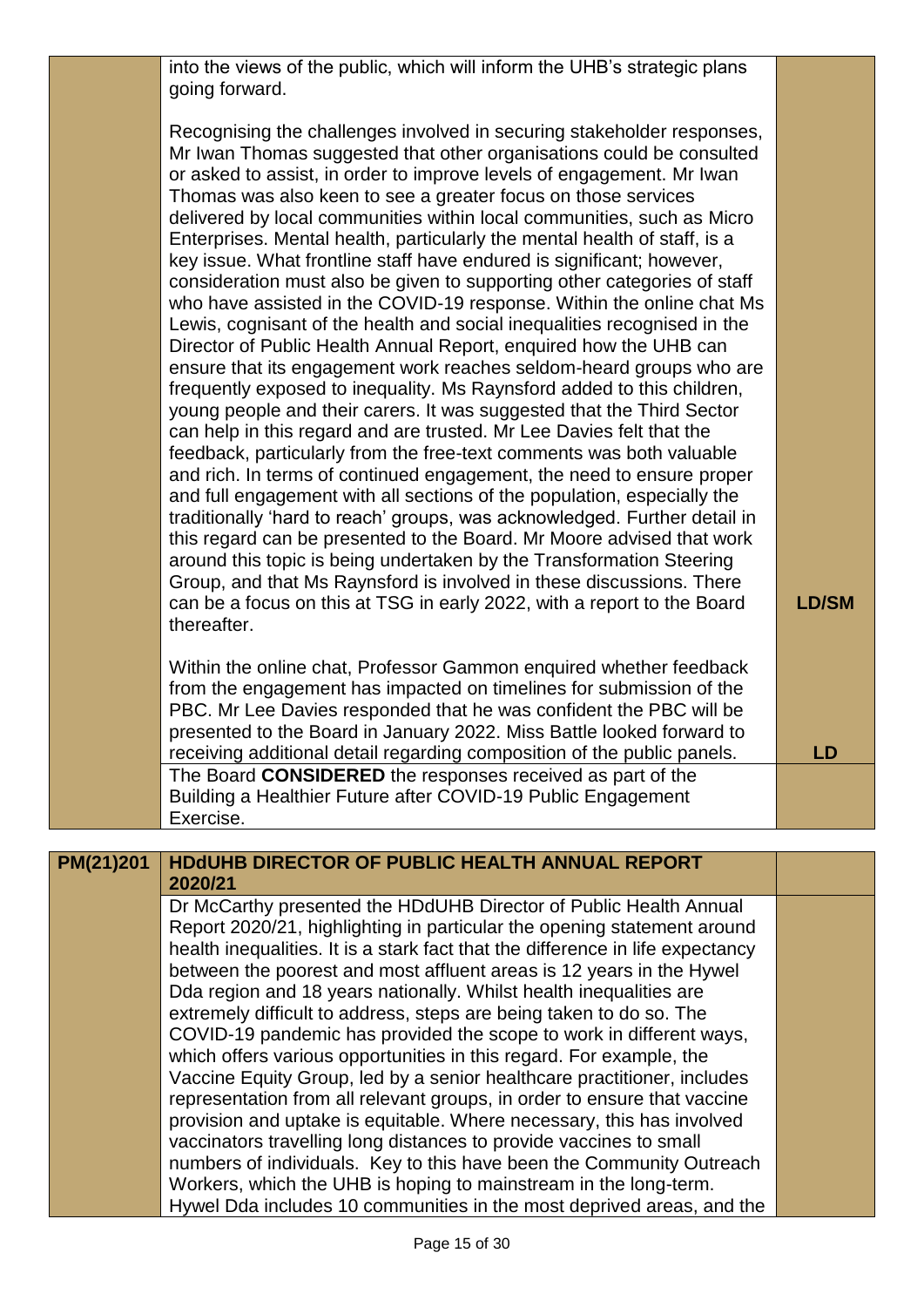UHB partnered with the Mid and West Wales Fire and Rescue Service to introduce a Mobile Vaccination Vehicle which delivered 'pop-up' vaccination clinics around the region. It may be appropriate to consider similar approaches to address other health issues, for example, smoking cessation and obesity. Due to eligibility for COVID-19 vaccination, many unpaid carers had self-identified during the pandemic, significantly increasing the numbers (by 64%) registered with the UHB. This will allow the organisation to better support these individuals going forward.

Mr Maynard Davies welcomed and commended the report as excellent and informative, whilst challenging. In response to a query regarding how its findings were being converted into actions and Planning Objectives, Dr McCarthy explained that the 20 year strategy provides a robust platform. There are, however, also specific Planning Objectives around health inequalities. A facilitated discussion with Board to agree the approach to address health inequalities going forward and consider how the UHB can work with communities to reduce health inequalities would be welcomed. Plans to integrate local Public Health teams into Health Boards' employment were also seen as positive, as this will allow a proper focus on the issues involved. Public Health is seeking investment and resource in various areas as part of IMTP discussions. It is envisaged that the topic-based approach described above will greatly assist in implementing change. Mr Moore confirmed that there are specific relevant Planning Objectives, whilst echoing statements around the challenging nature of health inequalities. There has been very little progress on this nationally for many years due to the complexity of this area. Locally, the Board needs to debate the approach to be taken. In addition to the specific Planning Objectives involved, there are wider Planning Objectives linked to health inequalities; it will be important to collate all of these ahead of any Board discussion, to ensure that there are no gaps. There is also a need to ensure 'real-time' measures of health inequalities, in order to assess the impact of actions.

Ms Raynsford welcomed the report, and especially applauded provision of a mobile vaccination service. Expressing a particular interest in health inequalities in rural areas, Ms Raynsford enquired how these were being addressed for inhabitants of very small rural communities. Dr McCarthy responded that this highlights a major challenge. There are 10 communities within Hywel Dda without easy access to services. The COVID-19 vaccination programme has demonstrated that there can be significant benefits from a concerted effort to reach specific areas. There are other opportunities to apply this approach, and the UHB needs to establish links with successful projects and programmes already in place. Once again, Dr McCarthy felt that taking a topic-based approach and linking this with the Social Model for Health will be beneficial. Specifically, the 'leave no one behind' approach applied within the COVID-19 vaccination programme should become a central tenet. Referencing the significant increase in unpaid carers registered with the UHB, Mr Newman queried how to ensure that this is not a 'one-off' so that, as more people become unpaid carers, the UHB is able to continue to identify them and support them. In response, Members heard that work is underway with the Assistant Director of Strategic Partnerships, Diversity and Inclusion to ensure that the role of unpaid carers has a more prominent profile on the HDdUHB website and that registration is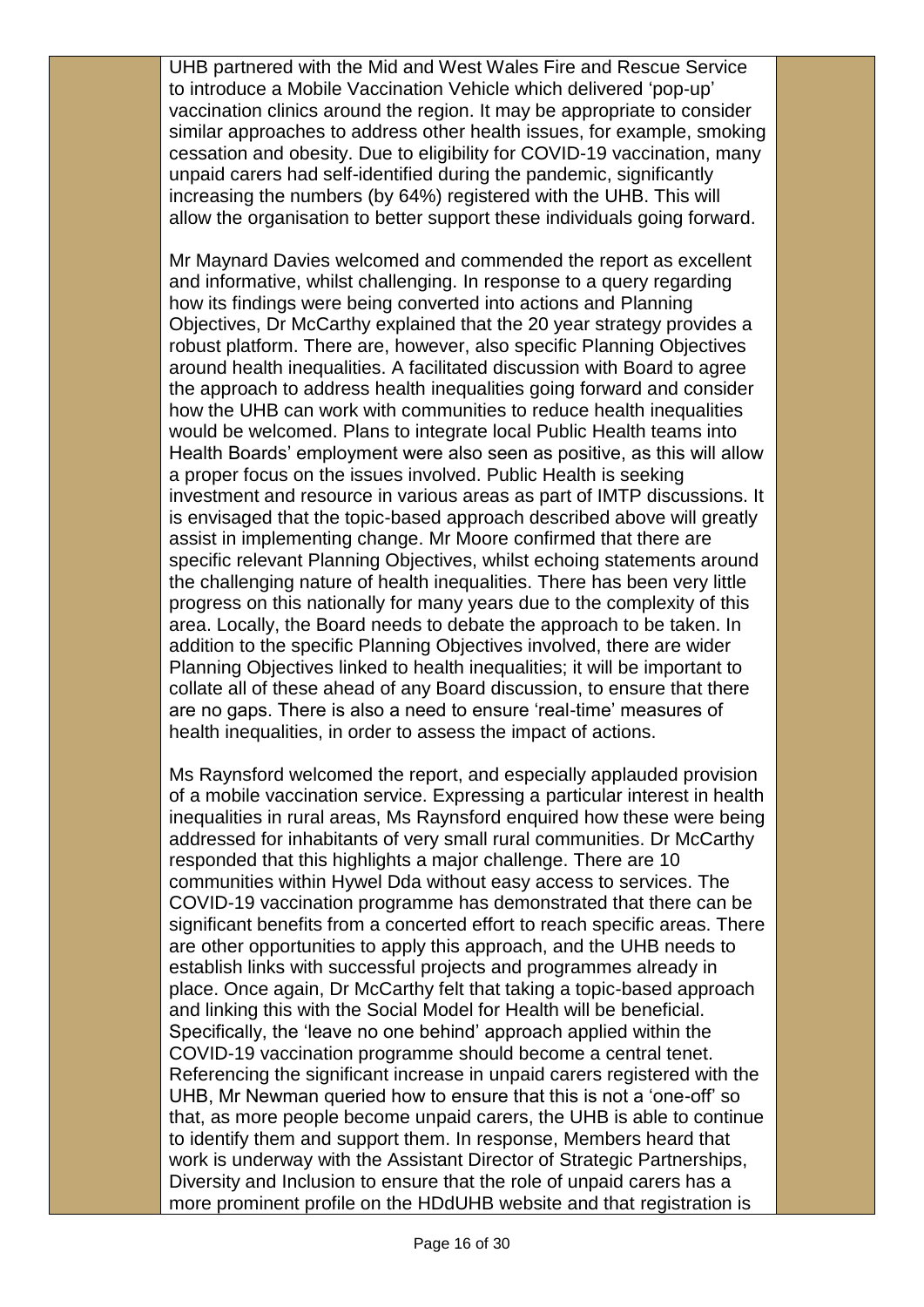more straightforward. This area is also being promoted in the MVCs. Until the COVID-19 pandemic, the UHB had been unaware of the scale and numbers of unpaid carers in its region. Dr McCarthy accepted, however, that it is vital not to lose momentum in this regard, and to regularly issue communications and information aimed at this group. Mr Newman highlighted that many people in hospital are dependent on unpaid carers and that recognition of and support for this group therefore offers potential benefits to the organisation. Dr McCarthy agreed that investment in unpaid carers represents investment in two or more individuals, as opposed to one. Within the online chat, Mrs Hardisty highlighted that many people who may be considered as carers do not see themselves in that way; rather as parents/sons/daughters/ relatives of the person they are supporting. The way in which the UHB communicates with this group is, therefore, extremely important.

Recognising that the UHB cannot work in isolation to address health inequalities, Mr Hearty enquired whether other agents acknowledge the issue and are engaged. Dr McCarthy replied that there is a great deal of work taking place with other agents at a national level. It will be key, however, to ensure that local priorities and issues, such as rurality, are also addressed. Bringing local partners together for specific projects has already proved extremely successful. Professor Kloer highlighted that the difference in life expectancy between poor and affluent areas has increased in recent years. All of the feedback from those Planning Objectives related to the Social Model for Health reinforces the need for a focus on health inequalities. Individual partners are undertaking specific pieces of work, for example Carmarthenshire County Council in Llanelli. Professor Kloer was confident that local agents do recognise this issue and acknowledged the need to work with them, suggesting that the organisation's Planning Objectives will drive this forward. Mr Hearty reminded Members that Health Boards deal with the consequences of health inequalities; addressing these requires intervention in the economic, education and early years portfolios. Whilst accepting that social determinants are not necessarily within the UHB's gift, Dr McCarthy suggested that their impact is at least partially, by ensuring that people can live as healthily as possible throughout their life. A proactive/preventative approach is required in addition to a reactive one. The fact that the causes of health inequalities are wideranging is fully acknowledged. Within the online chat, it was suggested that consideration be given to what might sustain or exacerbate inequality. It was also suggested that further discussions around social value and fully embedding the Wellbeing of Future Generations Act are required. Mr Griffiths felt that approaches to reducing child poverty need to be considered; since poverty as outlined leads to inequalities. Ms Raynsford was pleased to hear that local needs are being listened to, suggesting that rural poverty and lack of access is a real issue for the Hywel Dda population. It was suggested that there might be a stronger role for the Public Services Boards in this respect. Professor Kloer felt that the impact of the UHB's work as an 'anchor organisation' and its apprentices are just two examples of where the UHB will begin to have an impact broader than simply treating the effects of health inequalities. There will, however, be a need to invest in and drive activity that has been 'non-traditional for the NHS.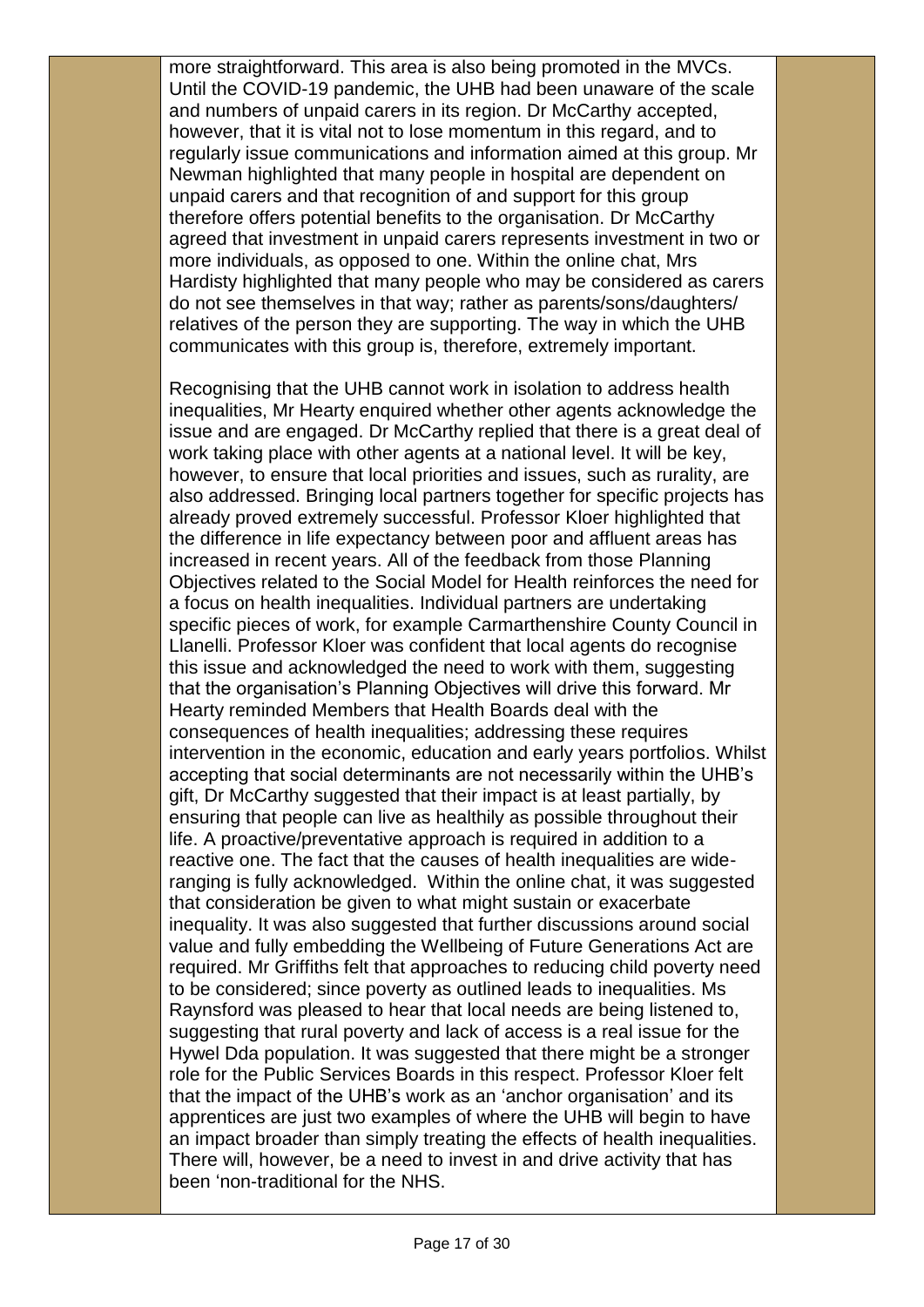|           | Miss Battle suggested that consideration be given to scheduling in<br>spring 2022, with partners, a 'summit' on this topic. There is much to<br>consider, and operational pressures preclude earlier timetabling of such<br>an event. Miss Battle concluded by thanking Dr McCarthy and Members<br>for this constructive discussion and thanking Mrs Ros Jervis and her<br>team for their previous and continued efforts.                                                                                                                                                                                                                                                                                                                                                                                                                                                                                                                                                                                                                                                                                                                                                                                                                                                                                                                                                                                                                                                                                                                                                                                                                                                                                                                                                                                                                                                                                                                                                                                                                                                                                                                                                                                                                                                                                                                                                                                                                                                                                                                                                                                                                                                                                                                                                           | RJ/<br><b>JMcC</b> |
|-----------|-------------------------------------------------------------------------------------------------------------------------------------------------------------------------------------------------------------------------------------------------------------------------------------------------------------------------------------------------------------------------------------------------------------------------------------------------------------------------------------------------------------------------------------------------------------------------------------------------------------------------------------------------------------------------------------------------------------------------------------------------------------------------------------------------------------------------------------------------------------------------------------------------------------------------------------------------------------------------------------------------------------------------------------------------------------------------------------------------------------------------------------------------------------------------------------------------------------------------------------------------------------------------------------------------------------------------------------------------------------------------------------------------------------------------------------------------------------------------------------------------------------------------------------------------------------------------------------------------------------------------------------------------------------------------------------------------------------------------------------------------------------------------------------------------------------------------------------------------------------------------------------------------------------------------------------------------------------------------------------------------------------------------------------------------------------------------------------------------------------------------------------------------------------------------------------------------------------------------------------------------------------------------------------------------------------------------------------------------------------------------------------------------------------------------------------------------------------------------------------------------------------------------------------------------------------------------------------------------------------------------------------------------------------------------------------------------------------------------------------------------------------------------------------|--------------------|
|           | The Board DISCUSSED the report, NOTED its content and JOINED the<br>Director of Public Health in recognising the actions required to reduce<br>health inequalities. Some of these actions include developing health<br>equality and health equity targets which are integrated into the Health<br>Board's planning cycle, increasing the capacity of the health system to<br>better serve the needs of vulnerable and minority groups and to<br>continuously monitor and measure the organisation's impact on health<br>inequalities.                                                                                                                                                                                                                                                                                                                                                                                                                                                                                                                                                                                                                                                                                                                                                                                                                                                                                                                                                                                                                                                                                                                                                                                                                                                                                                                                                                                                                                                                                                                                                                                                                                                                                                                                                                                                                                                                                                                                                                                                                                                                                                                                                                                                                                               |                    |
| PM(21)202 | OPERATIONAL UPDATE AND PROGRESS REPORT ON THE                                                                                                                                                                                                                                                                                                                                                                                                                                                                                                                                                                                                                                                                                                                                                                                                                                                                                                                                                                                                                                                                                                                                                                                                                                                                                                                                                                                                                                                                                                                                                                                                                                                                                                                                                                                                                                                                                                                                                                                                                                                                                                                                                                                                                                                                                                                                                                                                                                                                                                                                                                                                                                                                                                                                       |                    |
|           | <b>HEALTH BOARD'S ANNUAL PLAN FOR 2020/21</b>                                                                                                                                                                                                                                                                                                                                                                                                                                                                                                                                                                                                                                                                                                                                                                                                                                                                                                                                                                                                                                                                                                                                                                                                                                                                                                                                                                                                                                                                                                                                                                                                                                                                                                                                                                                                                                                                                                                                                                                                                                                                                                                                                                                                                                                                                                                                                                                                                                                                                                                                                                                                                                                                                                                                       |                    |
|           | Introducing the Operational Update and Progress Report on the Health<br>Board's Annual Plan for 2020/21, Mr Moore stated that the current<br>situation remains largely as reflected in the report. The position is,<br>therefore, more stable than previously, albeit at relatively high levels of<br>escalation and pressures. HDdUHB hospitals are 'hovering' just inside<br>red escalation status as opposed to being deep within this, and there are<br>potentially small signs of improvement. For example, there is a slight<br>reduction in the number of GP surgeries operating at Level 4 and there<br>has been a slight increase in the number of Care Home beds available.<br>The enhanced Bridging Service and successes in domiciliary care<br>recruitment are helping to ease pressures, as are the beds opening<br>across the region. There are currently no active outbreaks. However,<br>pressure is being felt more intently in the hospital ICUs. The rate per<br>100,000 population remains similar to that detailed in the report; 471 on<br>25 <sup>th</sup> November 2021, versus 473 at the time of the report. As stated, the<br>expected 'bounce' in rates for younger people following the half term<br>break has not occurred, and the numbers affected in the older age<br>groups has reduced (234 on 22 <sup>nd</sup> November 2021, versus 264.5 at the<br>time of the report). The number of vaccinations delivered is now in<br>excess of 687,000, with boosters comprising 97,820 of this figure. As<br>mentioned earlier, it has been challenging to roll-out the COVID-19<br>vaccination programme and the team continues to explore solutions to<br>the issues involved. Mr Moore welcomed the feedback in this regard<br>recently received from CHC colleagues. Booster vaccinations have been<br>extended to the 40+ age group, along with second doses for 16/17 year<br>olds. There are currently 73 COVID-19 patients in HDdUHB hospitals;<br>with the number of patients in ICU remaining relatively high. This<br>demonstrates that COVID-19 is still causing significant harm to people,<br>and Mr Moore encouraged all those eligible to do so to take up offers of<br>vaccination. Moving on to Gold Command Group (GCG) discussions,<br>Members were informed that there may need to be a further GCG<br>meeting imminently. Mr Moore advised that the flexible reward incentive<br>enhancement scheme will be superseded by a Welsh Government<br>scheme. HDdUHB had been the only Health Board to evaluate the<br>impact of enhanced pay rates, and whilst it had been challenging to<br>evidence this, Welsh Government had used HDdUHB data to inform the<br>national scheme. Stroke services had been discussed earlier in the |                    |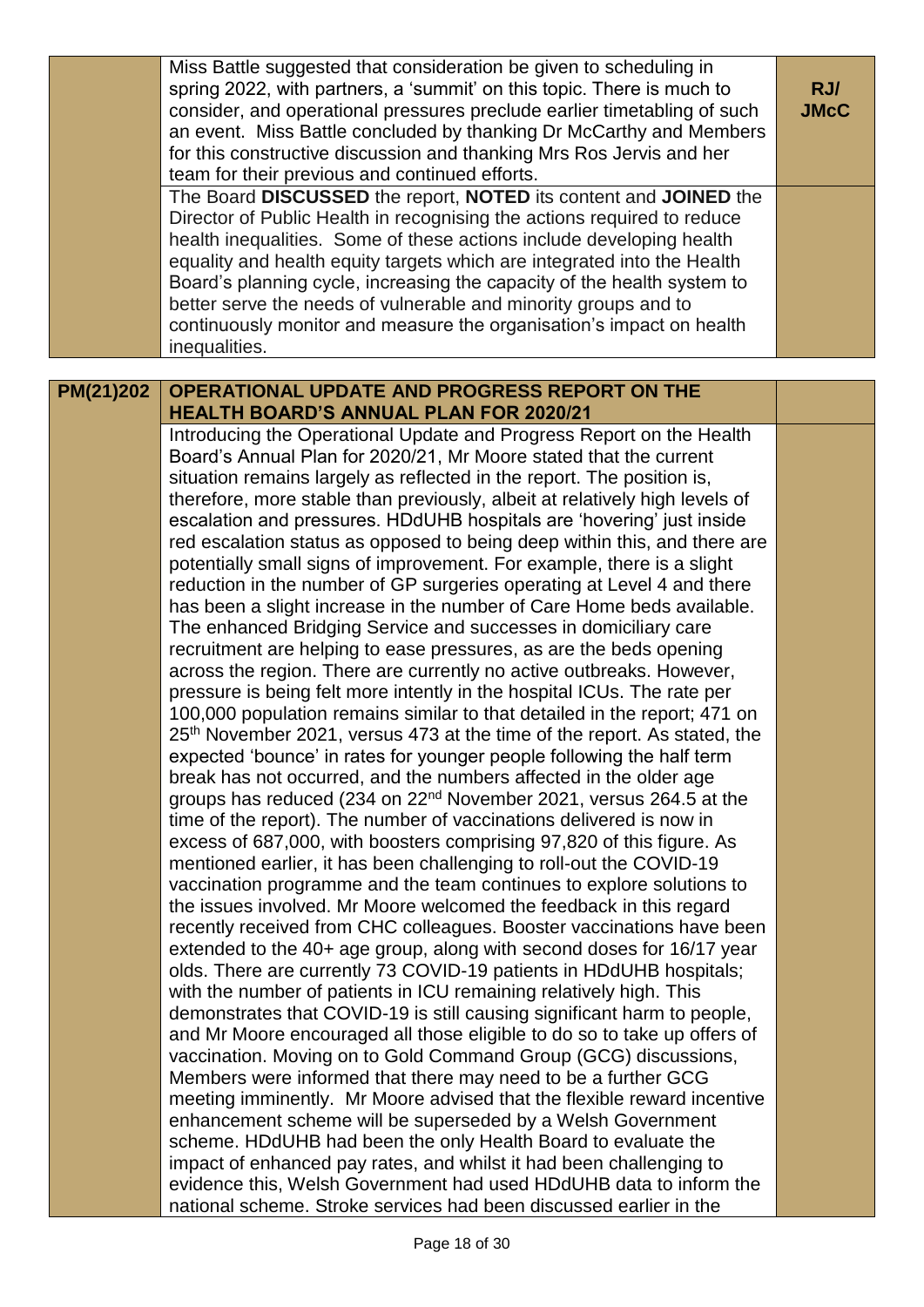meeting. Planning Objectives had been discussed in detail at SDODC and form part of the Board Assurance Framework report.

Noting reference to ongoing recovery actions, and Planned Care specifically, Mrs Hardisty highlighted that there is no mention of waiting lists in Mental Health, for example Neurodevelopmental Assessments, and requested that this feature in future updates. Mr Moore accepted this comment, explaining that this information had been included in the update for the upcoming Welsh Government Joint Executive Group (JET) meeting, which would be shared with Members. This issue would also be included in Board reports going forward. Mr Carruthers confirmed that the relevant Senior Responsible Owner (SRO) is fully aware that MHLD forms part of the Planned Care recovery. With reference to Appendix A, and outsourcing specifically, Mr Maynard Davies advised that this topic had been discussed at SDODC, which had noted a lack of uptake of offers of treatment through independent sector providers, and enquired whether the situation had improved. Mr Carruthers replied that this situation remains challenging. A new provider of Ophthalmology services at Bridgend is being explored. In respect of waiting list initiatives, Mr Bennett requested assurance that patients who choose not to undergo treatment elsewhere are not disadvantaged. Mr Carruthers assured Members that patients will be treated in order of urgency and clinical priority. There are a number of patients awaiting routine treatment, who could be treated earlier if they take up these offers; however, their position on the waiting list will not be affected by choosing not to do so. Within the online chat, Professor Gammon suggested that the report demonstrates the vast amount of work teams are undertaking to try to expedite patients accessing required care and treatment and reduce waiting times. Miss Battle thanked all of those involved in the work outlined above, emphasising that the UHB is doing all that it can to ensure that patients are treated as quickly as possible.

**SM**

**SM**

The Board:

- **RATIFIED** the Gold Command Group decisions as set out above;
- **NOTED** the wider update in relation to our Recovery Plan 2021/22 and on-going COVID-19 response.

| PM(21)203 | <b>INTEGRATED WINTER RESILIENCE PLAN 2021/22</b>                                                                                                 |  |
|-----------|--------------------------------------------------------------------------------------------------------------------------------------------------|--|
|           | Mr Carruthers presented the Integrated Winter Resilience Plan 2021/22                                                                            |  |
|           | report, advising that this had been discussed at both SDODC and Board                                                                            |  |
|           | Seminar. The Plan builds on last year's Plan, and indicates the region's<br>ambition to take a more sustainable approach to winter planning in   |  |
|           | future years. It brings together both regional initiatives and local work.                                                                       |  |
|           | Mr Carruthers emphasised, however, that the existence of the Winter                                                                              |  |
|           | Plan and other capacity initiatives do not negate the expectation of an<br>extremely challenging winter period. It is not anticipated that these |  |
|           | measures will result in a return to a more 'normal' situation, nor would                                                                         |  |
|           | Mr Carruthers wish to suggest that they do.                                                                                                      |  |
|           | The Board TOOK ASSURANCE from the progress made in regard to                                                                                     |  |
|           | preparations for Winter 2021/22.                                                                                                                 |  |
|           |                                                                                                                                                  |  |

| PM(21)204   ACCESS IN PRIMARY CARE                                           |  |
|------------------------------------------------------------------------------|--|
| Ms Paterson introduced the Access in Primary Care report, emphasising        |  |
| the importance of this and its links to earlier operational discussions, and |  |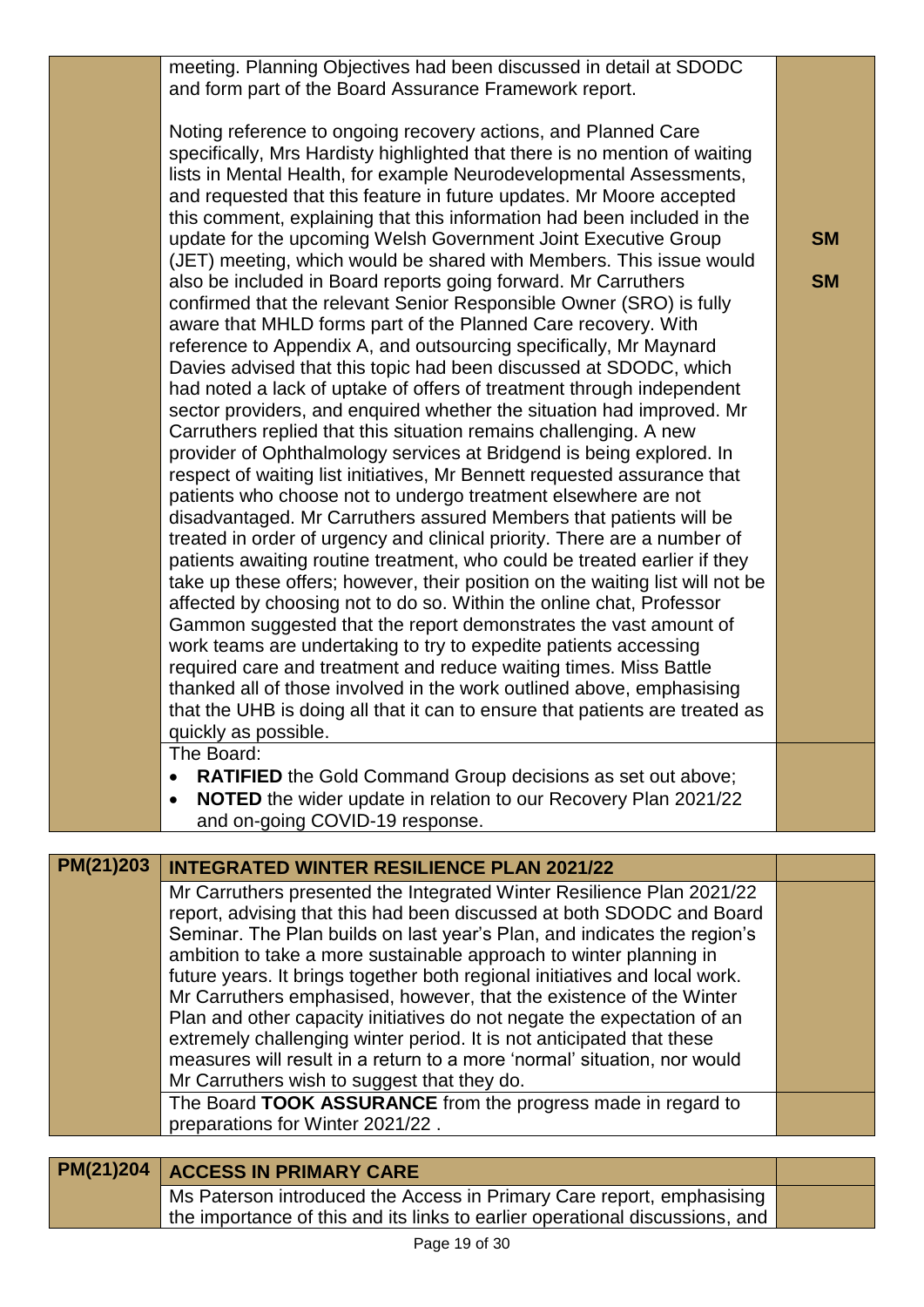expressed gratitude to all HDdUHB's Primary Care contractor services. Members noted that challenges in accessing Primary Care services can result in pressure on other services. Recent media coverage, frustration among the general public and a focus on returning to face to face contact in Primary Care were all recognised. It was highlighted, however, that many carers have welcomed the alternative options provided during the COVID-19 pandemic, as these can fit better with their other commitments. The report outlines the various challenges faced by the individual contractor services. Demand for services has been impacted and exacerbated by issues such as staff sickness/selfisolation. Ms Paterson emphasised that the technological measures introduced during the pandemic would be retained and that patients will see a continuation of their use. The challenges and frustrations faced by the public in accessing Primary Care were acknowledged, and Ms Paterson thanked them for their patience and forbearance.

Miss Battle welcomed the report, recognising that Primary Care represents a significant proportion of patient contacts, and indicated that she would welcome more frequent reports to Board from this sector. With regard to the planned demand and capacity work by Archus, Miss Battle enquired how outcomes will be reported to the Board committee structure. In response, Ms Paterson suggested that this would be via SDODC, and potentially QSEC. Noting that 5% more patients had been seen in Primary Care within HDdUHB than nationally, Miss Battle queried whether this relates to the demographics of the region. Ms Paterson advised that the demand reflects the needs within the population, which has both an elderly demographic and a number of deprived communities. Within the online chat, Mrs Hardisty welcomed the report and the focus on all of the Primary Care practitioners. The Board **NOTED** for information the content of the Access in Primary Care report, recognising the current workforce pressures being experienced across the four Contractor professions, which may impact on access to services.

# **PM(21)205 ANNUAL PRESENTATION OF NURSE STAFFING LEVELS FOR WARDS COVERED UNDER SECTION 25B OF THE NURSE STAFFING LEVELS (WALES) ACT 2016**

Introducing the Annual Presentation of Nurse Staffing Levels for Wards Covered Under Section 25b of the Nurse Staffing Levels (Wales) Act 2016, Mrs Rayani suggested that the report is relatively self-explanatory. Mrs Rayani thanked the UHB's nurses and midwives for their flexibility during the year; the significant levels of change and movement within wards and services implemented to respond to the COVID-19 pandemic were evidenced in the report. There have also been increases in the acuity of patients during the year, which impacts significantly on services. Paediatric wards were incorporated into the Act from October 2021 and are, therefore, included in the report. Members' attention was drawn to the suggested adjustments to workforce in terms of Registered Nurses (RNs) and Health Care Support Workers (HCSWs); which directly reflects patient care needs and implementation of the 'Team around the Patient' model. It should be noted, however, that the proposed increase in the HCSW workforce capacity is not without challenges.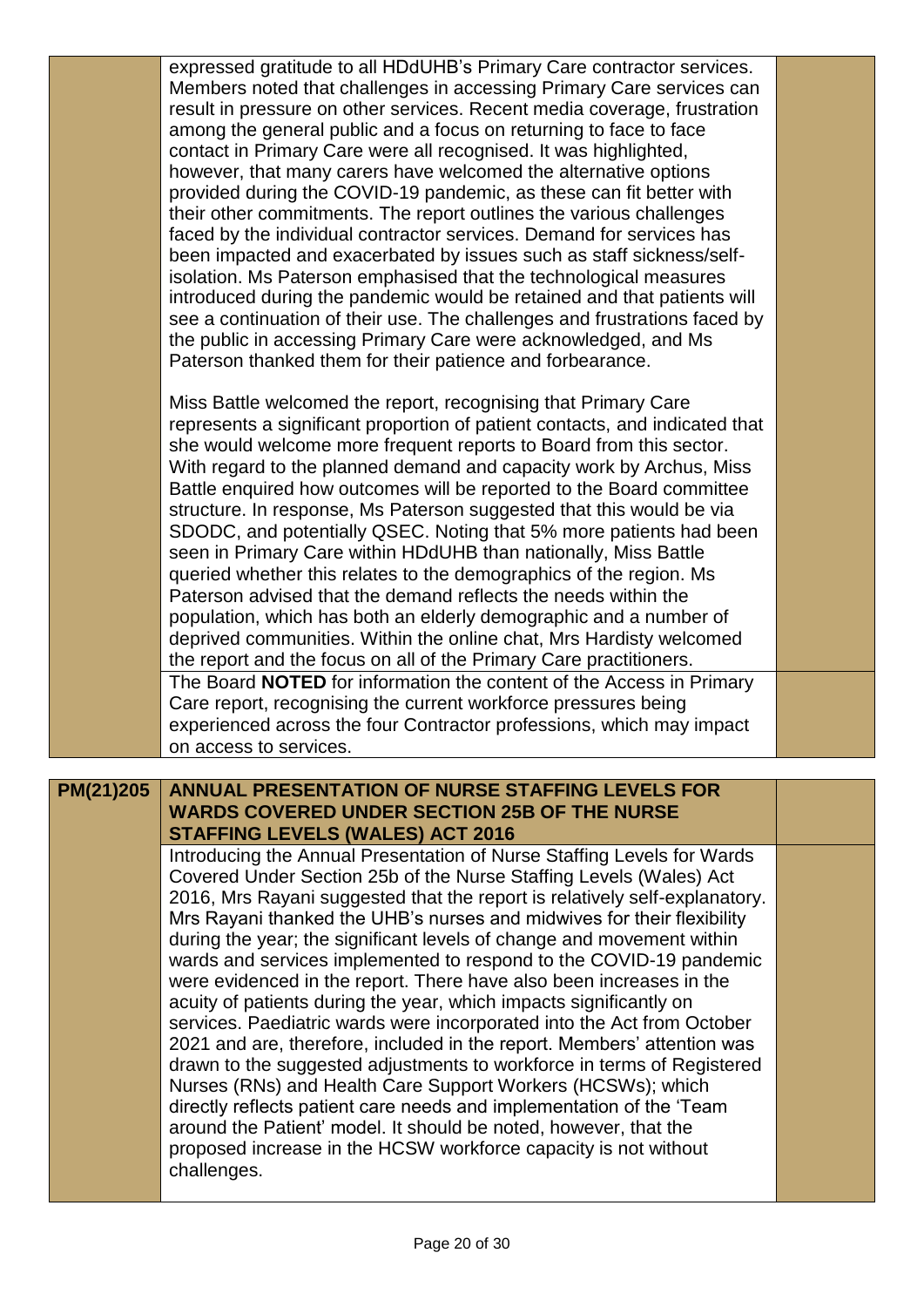|           | Welcoming the report and its detail, Miss Battle enquired regarding<br>confidence levels in terms of ability to recruit the staff numbers required.<br>Mrs Rayani replied that there are a number of contributory elements.<br>The UHB is expanding the boundaries of the Advanced Practitioner role,<br>which fits within the HCSW cohort, and has had some success in<br>recruiting to these posts. The Nurse Apprentices are moving into a<br>different level of role and will be in a position to assist. There is also a<br>programme to develop potential RNs within the organisation.<br>Recruitment/development of RNs had been discussed at the Executive<br>Team meeting on 24 <sup>th</sup> November 2021, with various options considered,<br>including overseas recruitment, how roles are advertised and career<br>structures within the UHB. What is clear is that there is a need for<br>effective workforce planning. Within the online chat, Professor Gammon<br>welcomed the redesign of HDdUHB's nursing workforce to reflect patient<br>needs. Miss Battle added her thanks, on behalf of the Board, to the |  |
|-----------|----------------------------------------------------------------------------------------------------------------------------------------------------------------------------------------------------------------------------------------------------------------------------------------------------------------------------------------------------------------------------------------------------------------------------------------------------------------------------------------------------------------------------------------------------------------------------------------------------------------------------------------------------------------------------------------------------------------------------------------------------------------------------------------------------------------------------------------------------------------------------------------------------------------------------------------------------------------------------------------------------------------------------------------------------------------------------------------------------------------------------------|--|
|           | nursing workforce, who have been both flexible and dedicated during<br>this challenging time.<br>The Board WAS ASSURED in relation to the following:<br>1) Hywel Dda University Health Board (HDdUHB) is meeting its<br>statutory 'duty to calculate' responsibility in respect of the nurse<br>staffing level in all wards that fall under the inclusion criteria of<br>Section 25B of the Nurse Staffing Levels (Wales) Act 2016.<br>2) HDdUHB is meeting its statutory duty to provide an annual<br>presentation to the Board of the detail of the nurse staffing levels.<br>3) That the actions identified within the attached templates will be<br>progressed and monitored through the Quality, Safety and<br>Experience Committee (QSEC).                                                                                                                                                                                                                                                                                                                                                                                 |  |
| PM(21)206 |                                                                                                                                                                                                                                                                                                                                                                                                                                                                                                                                                                                                                                                                                                                                                                                                                                                                                                                                                                                                                                                                                                                                  |  |
|           | <b>CORPORATE RISK REGISTER</b>                                                                                                                                                                                                                                                                                                                                                                                                                                                                                                                                                                                                                                                                                                                                                                                                                                                                                                                                                                                                                                                                                                   |  |
|           | Mrs Wilson introduced the Corporate Risk Register report, reminding<br>Members that Corporate Risks are reviewed on a regular basis by the<br>relevant Committee. Members were also reminded that the Corporate<br>Risk Register had last been presented to Board in July 2021, since<br>which time the following changes have taken place: 2 new risks have<br>been added, bringing the total to 12; 11 have been de-escalated or<br>closed; 2 have seen an increase in risk score; none have seen a<br>reduction in risk score and 8 have seen no change in risk score. The<br>rationale for all decisions is detailed within the report.<br>The Board was sufficiently ASSURED that principal risks are being<br>assessed, managed and reviewed appropriately/effectively through the<br>risk management arrangements in place, noting that these have been<br>reviewed by Board level Committees.                                                                                                                                                                                                                            |  |
| PM(21)207 | <b>INTEGRATED PERFORMANCE ASSURANCE REPORT - MONTH 7</b>                                                                                                                                                                                                                                                                                                                                                                                                                                                                                                                                                                                                                                                                                                                                                                                                                                                                                                                                                                                                                                                                         |  |
|           | 2021/22<br>Mr Huw Thomas presented the Integrated Performance Assurance<br>Report for Month 7 of 2021/22, noting that many of the aspects within<br>this have already been discussed. The report does not present entirely<br>comfortable reading, and it is fully acknowledged that behind each of the<br>figures and statistics is a patient and their family. There are five key<br>themes driving the data within the report:<br>An increase in demand, particularly ambulance red calls, cancer<br>٠                                                                                                                                                                                                                                                                                                                                                                                                                                                                                                                                                                                                                        |  |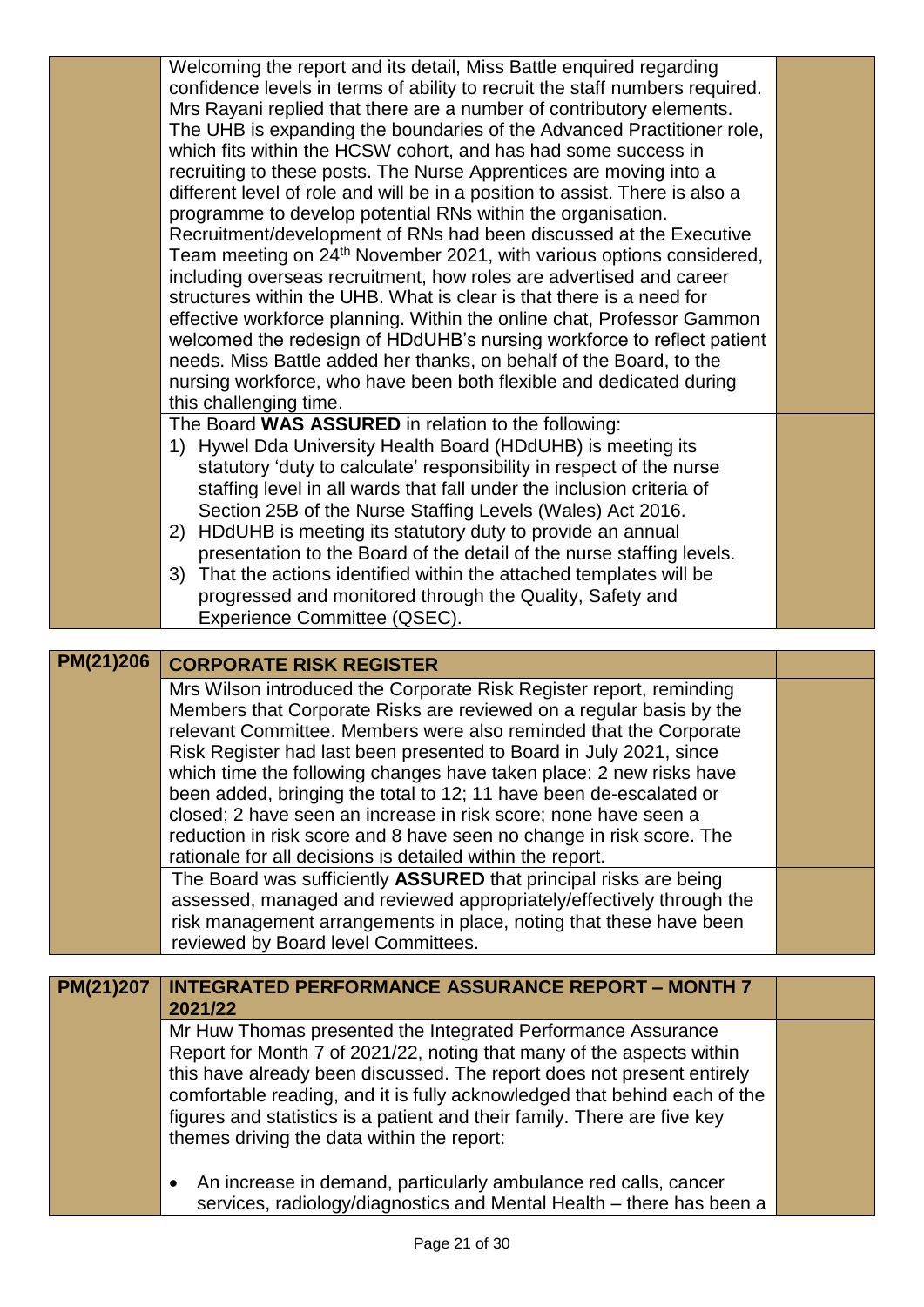15% increase in cancer referrals from Primary Care and a 30% increase in diagnostic demand for cancer patients;

- An increase in patient acuity with a severity scale of 1-5, in October 2019, 19% of patients were level 4 or 5, this has risen to 32%;
- A reduction in the amount of space available to treat patients, in terms of both estate and bed capacity;
- **ISSUES around discharge on 17th November 2021, there were 215** medically-optimised individuals in hospital and 100 ready to leave;
- Staff shortages, as a result of illness and self-isolation.

Members were also reminded that there is a reduction in the UHB's capacity to treat patients as a result of social distancing requirements and the need for Red (COVID-19) and Green (non COVID-19) pathways. Referencing page 17 of the report, Mrs Hardisty noted the identification of accommodation as an issue impacting on provision of neurodevelopment assessments and psychological therapies. There was, however, no mention of timescale for rectifying this issue. Mr Carruthers advised that the Estates team and MHLD Directorate are addressing this matter. As outlined in the report, there are wider issues with the MHLD estate; a Task & Finish Group is considering potential solutions and opportunities, with a number of the vacant sites mentioned earlier being considered. However, the cost/rental cost of these has proved prohibitive. Taking up the Glien House option for the Command Centre will mean that Tudor House becomes re-available for MHLD use. Mr Carruthers would respond separately regarding the timescales requested above. Members heard that the UHB has been exploring opportunities to replace the Preseli Unit at Withybush General Hospital and that this matter has now entered capital discussions with Welsh Government, which represents a positive development.

Professor Gammon highlighted page 14 of the report and current performance around waits for Endoscopy, with 1,277 patients waiting 8 weeks and over. Whilst recognising that COVID-19 and additional PPE requirements are impacting on patient throughput, Professor Gammon requested clarification regarding the commitment to continue 'to explore opportunities for additional capacity'. Mr Carruthers accepted that the UHB's performance is not where it would wish to be, whilst emphasising that the team is working hard to reduce numbers on waiting lists. Indeed, HDdUHB's work around Endoscopy and recovery has been recognised as prominent within Wales. Options in terms of theatre capacity in the independent/private sector have been considered, together with potential arrangements whereby HDdUHB staff could run clinics in private sector facilities. The latter has, to date, been rejected by independent providers. Potential regional opportunities for short-term solutions are also being explored, with discussions taking place between HDdUHB and SBUHB around a regional Endoscopy multi-suite facility. These discussions are in their very early stages. Mr Carruthers assured Members that HDdUHB is doing as well, if not better, than elsewhere in Wales in reinstating its capacity. Mr Moore stated that his ambition was to restore the position of zero waits rather than 8 weeks. Whilst welcoming a potential regional solution and collaboration with SBUHB, it should be noted that this will have distance/travel implications for patients; therefore, Mr Moore has requested that consideration also be given to a local HDdUHB solution, should a regional approach prove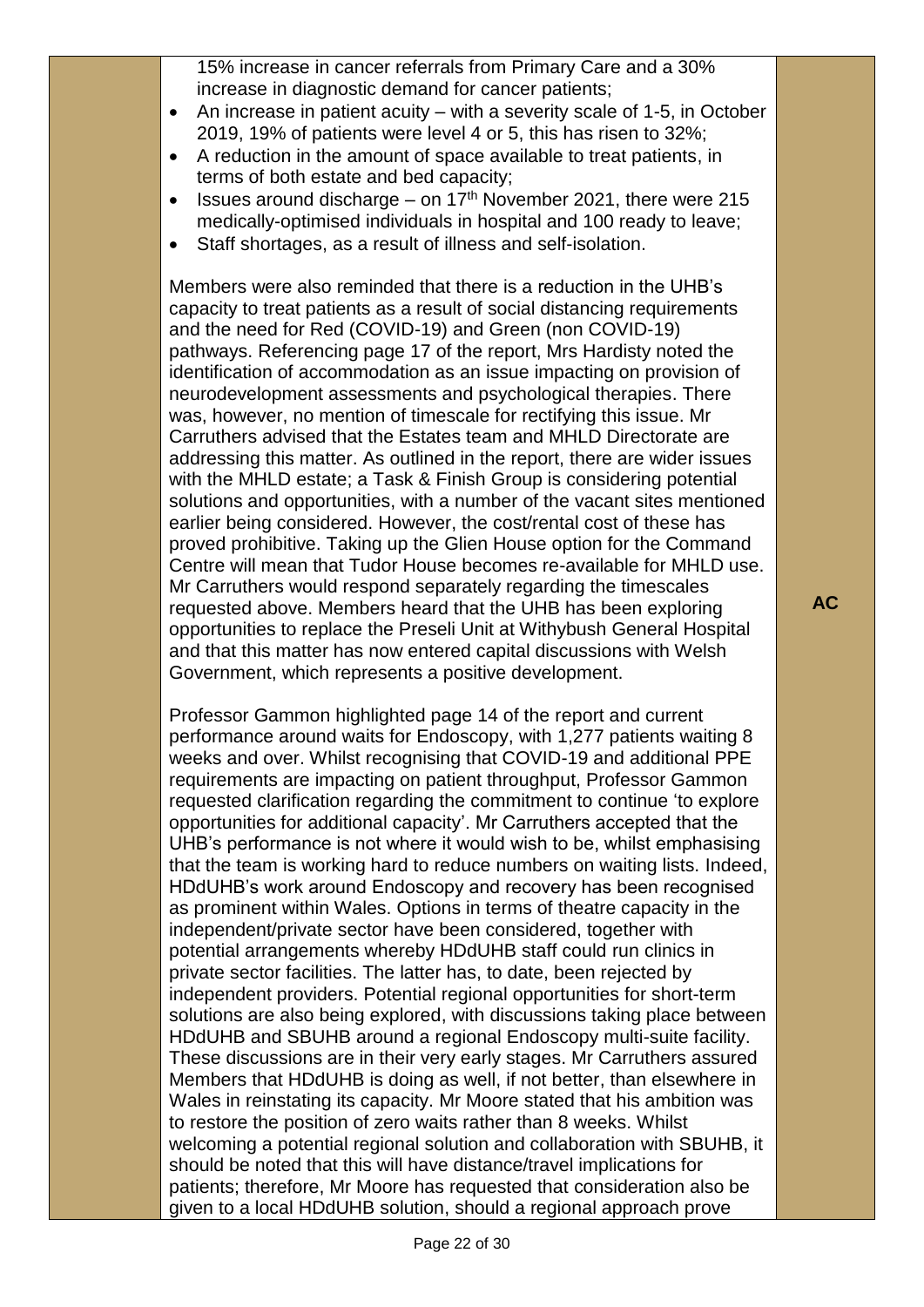impracticable. Referencing a later agenda item, Professor Gammon enquired whether the Modular Solution offers any opportunities to provide additional capacity for Endoscopy services, or whether there is a shortage of suitable staff. Mr Carruthers explained that both space and workforce were an issue, with particular constraints as a result of the Infection Prevention & Control measures in relation to COVID-19. The Modular Solution to be discussed later cannot necessarily support additional Endoscopy capacity, although it had been considered. Professor Gammon suggested that this option should be reconsidered. Members heard that Performance Appraisal Development Review (PADR) performance had been discussed in detail at PODCC, with Mrs Gostling tasked with exploring how this might be improved.

Within the online chat, Mr Newman enquired whether there is a sense that the increase in demand described is a consequence of the pandemic, with people having delayed seeking help and treatment, which may be a short-term increase in demand; or whether it represents a more long-term trend. Anecdotally, Ms Shakeshaft reported that Therapy services are seeing people with deconditioning due to isolation and not accessing services, and that acuity of referrals has increased. Mr Huw Thomas suggested that, whilst this is statistically difficult to distinguish, there are known areas of late presentations. These cannot be viewed as a short-term issue, however, because there will be longterm implications in terms of outcomes and, therefore, ongoing service demand for those who have presented late. Mr Newman also highlighted that the UHB's outsourcing has been focused on the backlog in 'physical' Planned Care, and queried whether the organisation is exploring opportunities to seek outsourced solutions for MHLD backlogs, for example psychological services. This was of particular relevance in light of the Ombudsman's case mentioned earlier.

Miss Battle requested additional granularity around certain of the figures; for example, the longest wait over 12 hours and the longest wait in an ambulance. In response, Mr Carruthers reported that October 2021 had witnessed the worst performance across Wales since information gathering on performance had begun. The longest ambulance handover delay had been just over 15 hours, at GGH; however, Mr Carruthers emphasised that this did not mean that other patients were not treated or handed over during this period – five other ambulances were offloaded, reflecting clinical prioritisation. In terms of delays in ED, there have been instances of patients waiting 3-4 days for admission. The longest wait was 5.5 days at BGH, although it should be noted that this was an Oncology patient requiring a side-room and that they were accommodated in a side-room within the ED. Mr Carruthers fully acknowledged that patients are waiting far longer than is desirable and apologised for this situation. It was emphasised that the NHS is experiencing extremely challenging circumstances and that staff are trying their utmost. Miss Battle added her apologies to patients and their families and reiterated the need to recognise the 'patient story' behind performance figures. Whilst the difficulties are likely to continue for the foreseeable future, the UHB is committed to do all it can to improve the situation. Within the online chat, Mrs Rayani and Ms Lewis agreed that it is important to understand the story behind the number/wait so that the organisation remains focused on individual patient need.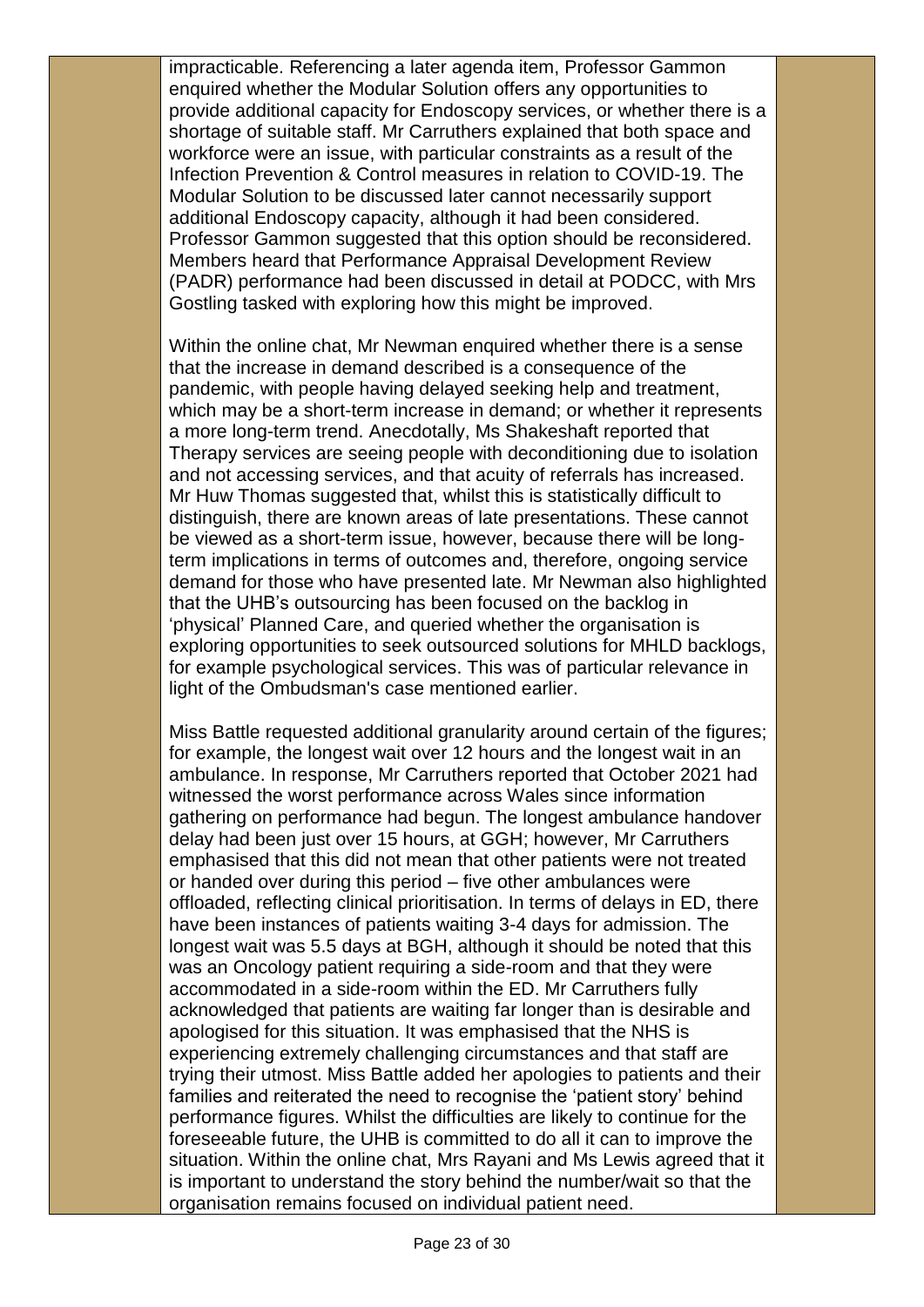| In response to a query regarding the reason for special cause variation<br>for pressure sores in hospitals above the upper process level, Mrs<br>Rayani assured Members that pressure damage rates are scrutinised on<br>a regular basis. The figures in question are unvalidated and the UHB is<br>seeing a number of frail patients coming into hospital with pressure<br>damage. Mrs Rayani emphasised that steps are taken to ensure that<br>expert advice and care is available wherever it is needed. With regard to<br>Follow-up appointments, Mr Carruthers indicated that initiatives such as<br>See On Symptoms (SOS) and Patient Initiated Follow-Up (PIFU) seem<br>to be resulting in a degree of performance improvement. Other Health<br>Boards with better performance are taking a 'blanket approach' in this<br>area; however, HDdUHB teams have specific clinical concerns<br>regarding this, which they wish to consider fully before making a<br>decision. Miss Battle requested that this issue be scrutinised by QSEC,<br>to ensure development at pace. In response to a query around the<br>launch of Physician Triage, Assessment and Streaming (PTAS), which<br>involves managing patients in a different way to prevent unnecessary<br>conveyance to hospital, Ms Paterson confirmed that this process is up<br>and running, albeit not remotely as anticipated. Due to IT Firewall<br>issues, clinicians are operating out of the Welsh Ambulance Service<br>NHS Trust (WAST) Headquarters, directly reviewing patients in 'the<br>stack' with ambulance controllers. This has actually proved to be a<br>helpful learning model, which will be continued with new clinicians<br>appointed to the service. | <b>AC/MR</b> |
|----------------------------------------------------------------------------------------------------------------------------------------------------------------------------------------------------------------------------------------------------------------------------------------------------------------------------------------------------------------------------------------------------------------------------------------------------------------------------------------------------------------------------------------------------------------------------------------------------------------------------------------------------------------------------------------------------------------------------------------------------------------------------------------------------------------------------------------------------------------------------------------------------------------------------------------------------------------------------------------------------------------------------------------------------------------------------------------------------------------------------------------------------------------------------------------------------------------------------------------------------------------------------------------------------------------------------------------------------------------------------------------------------------------------------------------------------------------------------------------------------------------------------------------------------------------------------------------------------------------------------------------------------------------------------------------------------------------------------------------|--------------|
| The Board CONSIDERED and DISCUSSED issues arising from:                                                                                                                                                                                                                                                                                                                                                                                                                                                                                                                                                                                                                                                                                                                                                                                                                                                                                                                                                                                                                                                                                                                                                                                                                                                                                                                                                                                                                                                                                                                                                                                                                                                                                |              |
| The Integrated Performance Assurance Report - Month 7 2021/22;<br>٠                                                                                                                                                                                                                                                                                                                                                                                                                                                                                                                                                                                                                                                                                                                                                                                                                                                                                                                                                                                                                                                                                                                                                                                                                                                                                                                                                                                                                                                                                                                                                                                                                                                                    |              |
| Proposed changes to performance measures from December 2021;<br>٠                                                                                                                                                                                                                                                                                                                                                                                                                                                                                                                                                                                                                                                                                                                                                                                                                                                                                                                                                                                                                                                                                                                                                                                                                                                                                                                                                                                                                                                                                                                                                                                                                                                                      |              |
| Proposed change to report only key measures in future reports to<br>Board, along with performance measures escalated from PODCC,                                                                                                                                                                                                                                                                                                                                                                                                                                                                                                                                                                                                                                                                                                                                                                                                                                                                                                                                                                                                                                                                                                                                                                                                                                                                                                                                                                                                                                                                                                                                                                                                       |              |
| SDODC or SRC.                                                                                                                                                                                                                                                                                                                                                                                                                                                                                                                                                                                                                                                                                                                                                                                                                                                                                                                                                                                                                                                                                                                                                                                                                                                                                                                                                                                                                                                                                                                                                                                                                                                                                                                          |              |

# **PM(21)208 FINANCIAL REPORT – MONTH 7 2021/22**

Mr Huw Thomas introduced the Financial Report for Month 7 of 2021/22, highlighting in particular the UHB's expenditure trend, which clearly shows that agency spend is a particular pressure and issue. For the first time in the organisation's history, the nursing agency and medical agency spend are largely the same; traditionally the latter has been higher. The spend during the last month is the highest ever seen, demonstrating the workforce challenges faced by the organisation. Looking forward, the UHB has received further recovery funding from Welsh Government and is considering how much of this can be utilised. The organisation is broadly on target to deliver its forecast deficit of £25m, which is important in terms of building credibility. It is anticipated that approximately £4.6m of the forecast savings plans will be delivered. This remains a concern for the UHB, and will be discussed with colleagues at Welsh Government.

Mr Weir welcomed the strong progress as a Board on the UHB's financial position. Whilst the organisation is now in the unusual position of potentially returning funding to Welsh Government, this actually demonstrates a robust control of finances. In respect of savings plans, Mr Weir suggested that the issue is not identifying savings, it is converting this into delivery; and queried whether this is cultural,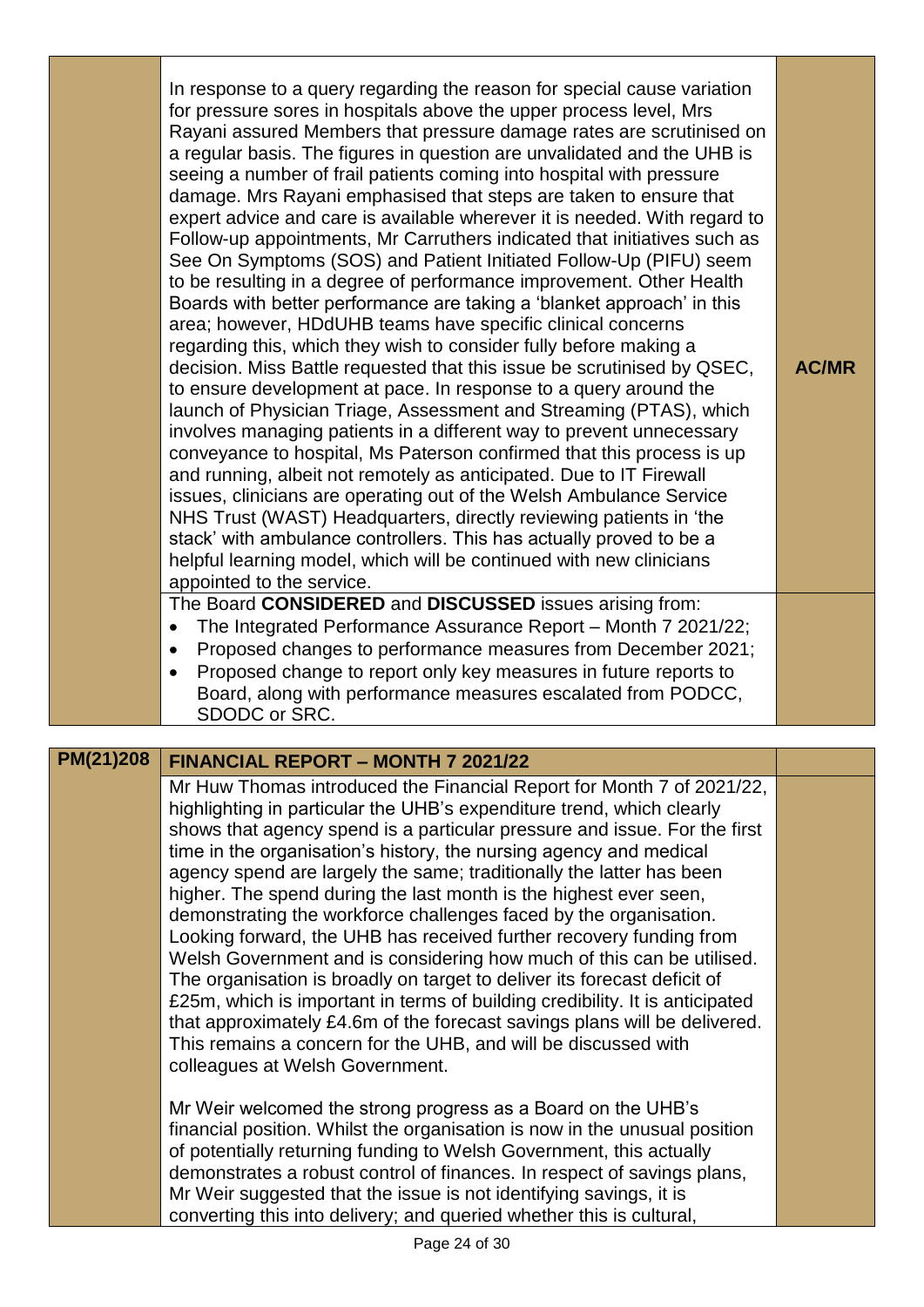|           | challenging to deliver.<br>The Board DISCUSSED and NOTED the financial position for Month 7<br>2021/22.                                           |           |
|-----------|---------------------------------------------------------------------------------------------------------------------------------------------------|-----------|
|           |                                                                                                                                                   |           |
| PM(21)209 | <b>GOVERNANCE ARRANGEMENTS TO MANAGE ALLOCATION OF</b>                                                                                            |           |
|           | <b>RECOVERY FUNDING</b>                                                                                                                           |           |
|           | Introducing the Governance Arrangements to Manage Allocation of                                                                                   |           |
|           | Recovery Funding report, Mr Carruthers emphasised that this is focused                                                                            |           |
|           | on the governance arrangements involved with the Recovery Plan.<br>Whilst acknowledging the restrictions in terms of independent sector           |           |
|           | providers, and the necessity for prompt action, there is a need for safe                                                                          |           |
|           | decisions which are properly scrutinised.                                                                                                         |           |
|           |                                                                                                                                                   |           |
|           | Highlighting page 4 of the report, Mr Maynard Davies noted reference to<br>third party contracts and queried whether any quality measures will be |           |
|           | applied to identify potential deficiencies, and whether these will be                                                                             |           |
|           |                                                                                                                                                   |           |
|           | reported to the Board. Mr Carruthers replied that the intention is to                                                                             |           |
|           | monitor such contracts through the Sustainable Resources Committee                                                                                |           |
|           | (SRC), with any quality concerns scrutinised by QSEC. Mr Carruthers                                                                               |           |
|           | offered to share the intended schedule of metrics and Key Performance                                                                             | <b>AC</b> |
|           | Indicators (KPIs). Within the online chat, Mrs Rayani stated that she                                                                             |           |
|           | would expect quality concerns to surface through the discussions on                                                                               |           |
|           | quality in commissioning which are forward planned on the QSEC work<br>plan. Mr Weir thanked the Director of Operations, Director of Finance      |           |
|           | and the Finance team for their work.                                                                                                              |           |
|           | The Board:                                                                                                                                        |           |
|           | <b>ENDORSED</b> and <b>RATIFIED</b> the proposed Governance approach to<br>$\bullet$                                                              |           |
|           | allow executive sign off expenditure linked to the Recovery Monies;                                                                               |           |
|           | <b>DELEGATED</b> authority to the Lead Executive Director to execute the<br>$\bullet$                                                             |           |
|           | appropriate contract arrangements for the Modular Solution.                                                                                       |           |
|           |                                                                                                                                                   |           |
| PM(21)210 | UTILISATION OF RECOVERY FUNDING                                                                                                                   |           |
|           | Mr Huw Thomas reiterated that the UHB is in ongoing discussions with                                                                              |           |
|           | Welsh Government regarding the use of Recovery Funding and<br>indicated that this will also be discussed within the In-Committee Board            |           |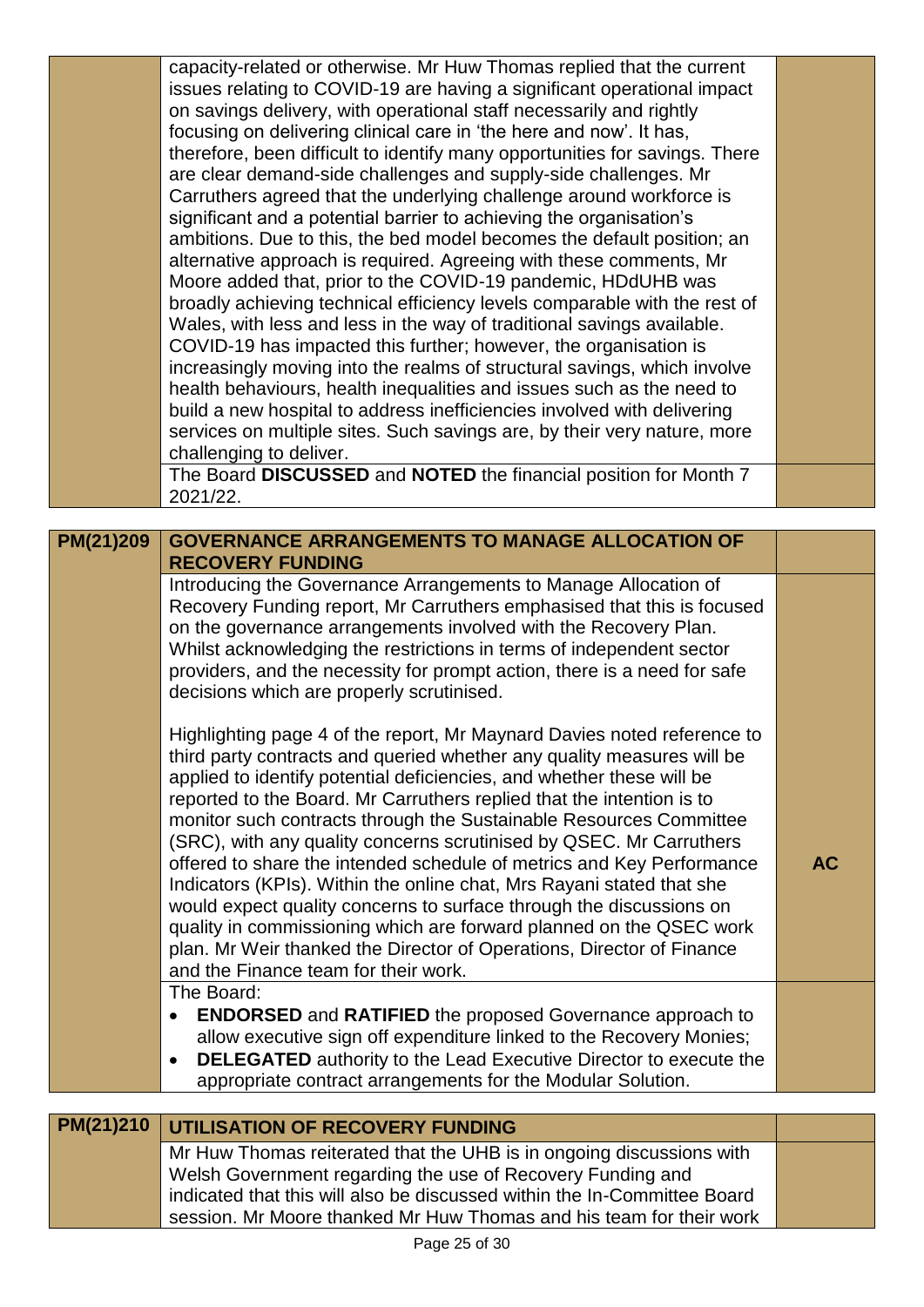| information. It was noted that any decision would be brought through the                                                                                                                                                                                                                                                                                                                                                                                                                                                                                                                                                                                                                                                                                                |
|-------------------------------------------------------------------------------------------------------------------------------------------------------------------------------------------------------------------------------------------------------------------------------------------------------------------------------------------------------------------------------------------------------------------------------------------------------------------------------------------------------------------------------------------------------------------------------------------------------------------------------------------------------------------------------------------------------------------------------------------------------------------------|
| Reminding Members of earlier discussions around Endoscopy waiting<br>times, Miss Battle enquired whether it would be possible to revisit using<br>the Modular Building for this service. Mr Carruthers explained that it<br>would be difficult, at this stage, with the design finalised and works due<br>to be started imminently. There will, however, be space vacated in<br>Prince Philip Hospital (PPH) which could be explored as a potential<br><b>AC</b><br>instance, before consideration by the Board. Within the online chat, Mr<br>Newman thanked Mr Carruthers for his helpful explanation of the merits<br>of this opportunity. Members were informed that the item was being<br>considered in the In-Committee session, due to commercially sensitive    |
| Mr Carruthers presented the Modular Solution – Procurement Outcome<br>and Decision report, which he suggested is relatively self-explanatory.<br>Apologising for the late circulation of this report, Mr Carruthers explained<br>that this opportunity had only arisen very recently. Members heard that<br>the Modular Solution had been designed and approved by clinical leads.<br>Potential risks are outlined in the report, together with mitigations. A<br>recruitment programme or insourcing arrangement will be required. The<br>opportunity to purchase the Modular Building would offer an asset with<br>an anticipated lifespan of 30 years for an additional £2m, versus a lease<br>of 3 years. This would also enable the UHB to utilise lease funds for |
|                                                                                                                                                                                                                                                                                                                                                                                                                                                                                                                                                                                                                                                                                                                                                                         |
| with Welsh Government. Members were reminded that the Utilisation of<br>Recovery Funding plans are currently in draft form and will be presented<br>to a future Public Board meeting for consideration. Members were<br>informed that the item was being considered in the In-Committee<br>session, due to plans still being worked through and commercially<br>sensitive information. It was noted that any decision would be brought                                                                                                                                                                                                                                                                                                                                  |
|                                                                                                                                                                                                                                                                                                                                                                                                                                                                                                                                                                                                                                                                                                                                                                         |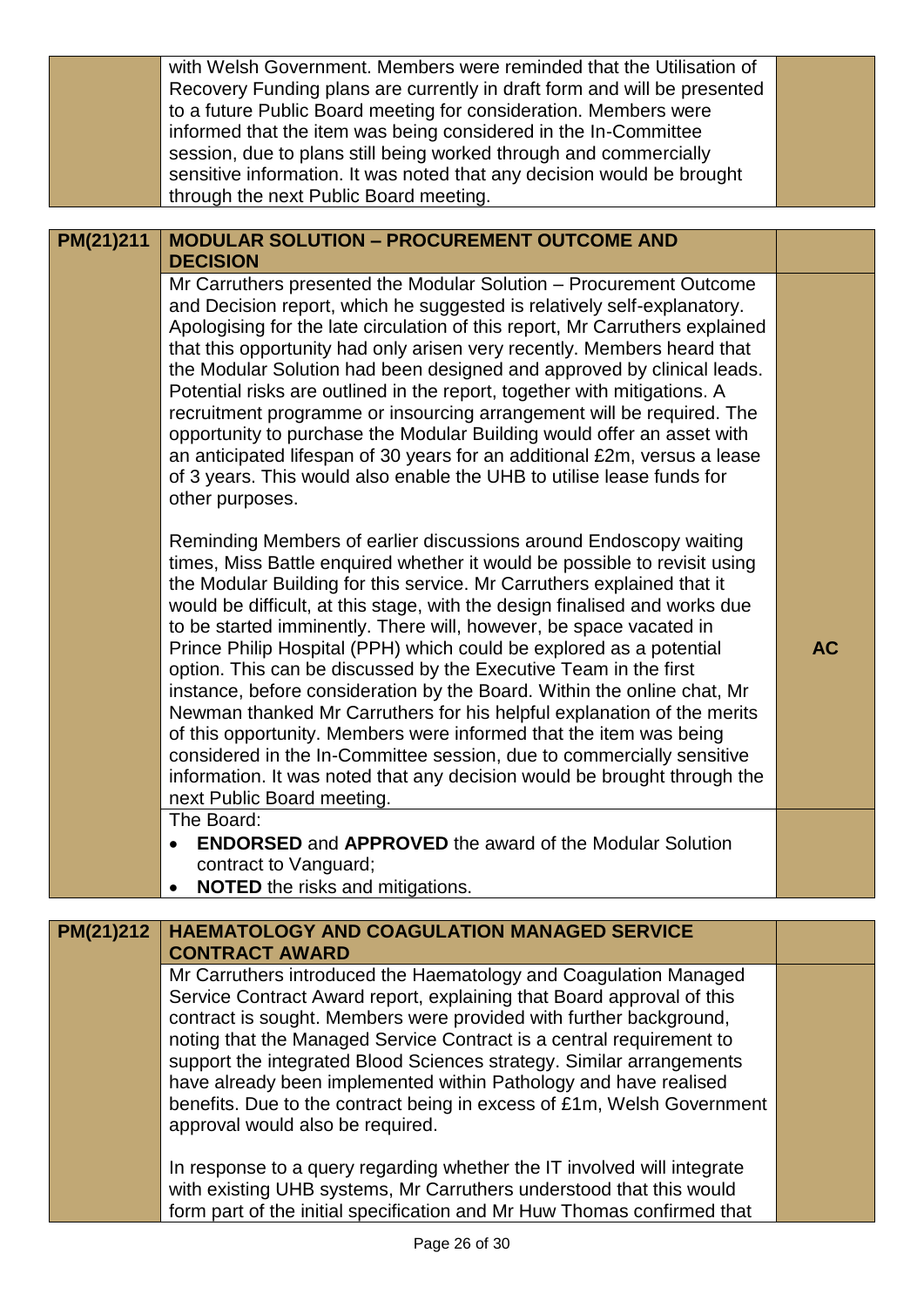| PM(21)213 | the Digital team had been involved. Members were informed that the<br>item was being considered in the In-Committee session, due to<br>commercially sensitive information. It was noted that any decision would<br>be brought through the next Public Board meeting.<br>The Board APPROVED the Procurement Evaluation Panel<br>recommendation in respect of the successful bidder noted within the<br>Haematology Procurement Outcomes Report, prior to gaining further<br>approval from Welsh Government.<br><b>STRATEGIC ENABLING GROUP UPDATE</b><br>Mr Huw Thomas presented an update on the activities of the Strategic                                                                                                                                                                                                                                                                                                                                                                                                                                                                                                                                                              |                 |
|-----------|-------------------------------------------------------------------------------------------------------------------------------------------------------------------------------------------------------------------------------------------------------------------------------------------------------------------------------------------------------------------------------------------------------------------------------------------------------------------------------------------------------------------------------------------------------------------------------------------------------------------------------------------------------------------------------------------------------------------------------------------------------------------------------------------------------------------------------------------------------------------------------------------------------------------------------------------------------------------------------------------------------------------------------------------------------------------------------------------------------------------------------------------------------------------------------------------|-----------------|
|           | Enabling Group (SEG), advising that he had nothing further to add, save<br>for the fact that the Group had participated in a robust and useful<br>discussion on the topics outlined. Within the online chat, Mrs Hardisty<br>agreed that this had been an excellent meeting.<br>The Board RECEIVED for information the Strategic Enabling Group<br>Update report.                                                                                                                                                                                                                                                                                                                                                                                                                                                                                                                                                                                                                                                                                                                                                                                                                         |                 |
|           |                                                                                                                                                                                                                                                                                                                                                                                                                                                                                                                                                                                                                                                                                                                                                                                                                                                                                                                                                                                                                                                                                                                                                                                           |                 |
| PM(21)214 | <b>REPORT OF THE STRATEGIC DEVELOPMENT &amp; OPERATIONAL</b>                                                                                                                                                                                                                                                                                                                                                                                                                                                                                                                                                                                                                                                                                                                                                                                                                                                                                                                                                                                                                                                                                                                              |                 |
|           | <b>DELIVERY COMMITTEE</b>                                                                                                                                                                                                                                                                                                                                                                                                                                                                                                                                                                                                                                                                                                                                                                                                                                                                                                                                                                                                                                                                                                                                                                 |                 |
|           | Mr Maynard Davies, SDODC Chair, presented the SDODC update<br>report, drawing Members' attention to the Committee's discussion and<br>concerns in relation to the Women & Children's Phase II project.                                                                                                                                                                                                                                                                                                                                                                                                                                                                                                                                                                                                                                                                                                                                                                                                                                                                                                                                                                                    |                 |
|           | Miss Battle expressed concern regarding the quoted figure of 74.8% of<br>children waiting more than 26 weeks for a mental health assessment. In<br>response, Mr Carruthers advised that he has asked the MHLD team to<br>consider independent sector opportunities to address backlogs while<br>internal services and systems are being developed. An expression of<br>interest is being prepared, to go out to market. Referencing Women &<br>Children's Phase II, Professor Gammon echoed concerns around the<br>escalating costs of this project, noting that an additional £200k has now<br>been reported. Whilst not having a detailed explanation for this cost to<br>hand, Mr Carruthers offered to share this outside the meeting. Mr Moore<br>recognised that systematic concerns have been raised regarding this<br>project and that a lessons learned exercise has been undertaken as part<br>of a wider Capital Governance Review. He suggested that the findings<br>of this should be presented to Board in January 2022. Members noted<br>that a draft of this report had been considered by ARAC with the<br>management response being presented to the December 2021 ARAC | <b>AC</b><br>LD |
|           | meeting.                                                                                                                                                                                                                                                                                                                                                                                                                                                                                                                                                                                                                                                                                                                                                                                                                                                                                                                                                                                                                                                                                                                                                                                  |                 |
|           | The Board NOTED the SDODC update report and ACKNOWLEDGED<br>the key risks, issues and matters of concern, together with actions being                                                                                                                                                                                                                                                                                                                                                                                                                                                                                                                                                                                                                                                                                                                                                                                                                                                                                                                                                                                                                                                     |                 |
|           | taken to address these.                                                                                                                                                                                                                                                                                                                                                                                                                                                                                                                                                                                                                                                                                                                                                                                                                                                                                                                                                                                                                                                                                                                                                                   |                 |
| PM(21)215 | <b>REPORT OF THE PEOPLE, ORGANISATIONAL DEVELOPMENT &amp;</b>                                                                                                                                                                                                                                                                                                                                                                                                                                                                                                                                                                                                                                                                                                                                                                                                                                                                                                                                                                                                                                                                                                                             |                 |
|           | <b>CULTURE COMMITTEE</b>                                                                                                                                                                                                                                                                                                                                                                                                                                                                                                                                                                                                                                                                                                                                                                                                                                                                                                                                                                                                                                                                                                                                                                  |                 |
|           | Professor Gammon, PODCC Chair, presented the PODCC update<br>report, highlighting the ambition as an organisation with regard to the<br>Welsh Language Standards. A further report on this topic has been<br>requested. The Board was requested to approve the revised PODCC<br>Terms of Reference.                                                                                                                                                                                                                                                                                                                                                                                                                                                                                                                                                                                                                                                                                                                                                                                                                                                                                       |                 |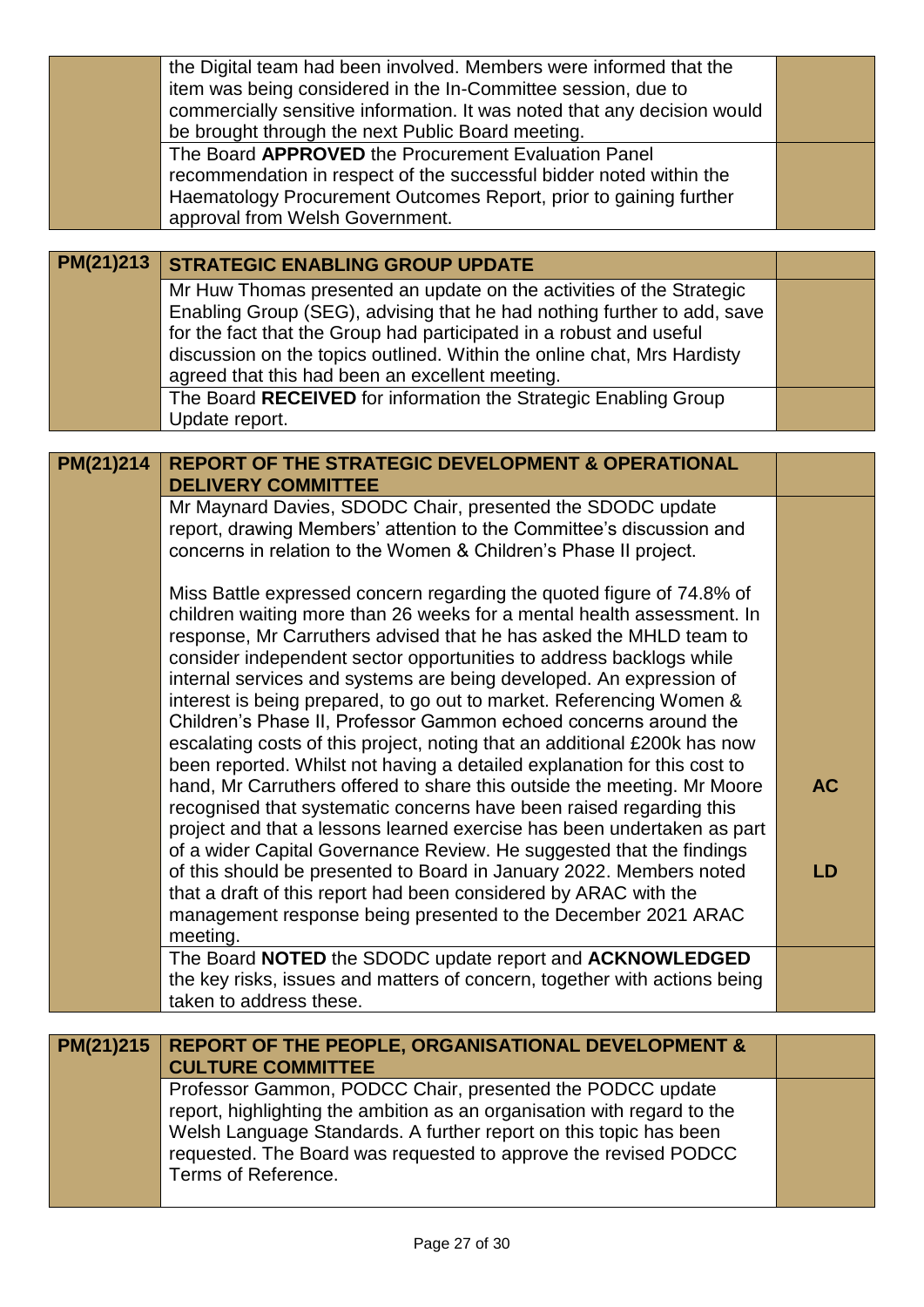|           | Mr Moore reminded Members that the Transformation Steering Group is                                                                         |  |
|-----------|---------------------------------------------------------------------------------------------------------------------------------------------|--|
|           | also concerned with Planning Objectives around the Welsh Language<br>and commitment to exceed the stated standards. Within the online chat, |  |
|           | Ms Raynsford was heartened to note the focus on y Gymraeg/                                                                                  |  |
|           | bilingualism, emphasising the importance of culture.                                                                                        |  |
|           | The Board NOTED the PODCC update report and APPROVED the                                                                                    |  |
|           | revised PODCC Terms of Reference.                                                                                                           |  |
|           |                                                                                                                                             |  |
| PM(21)216 | <b>REPORT OF THE HEALTH &amp; SAFETY COMMITTEE</b>                                                                                          |  |
|           | Mrs Hardisty, Health & Safety Committee (HSC) Chair, presented the<br>HSC update report, drawing Members' attention to the fact that all    |  |
|           | Health & Safety Executive (HSE) enforcement notices have now been                                                                           |  |
|           | lifted. Mrs Hardisty expressed sincere thanks to the Health & Safety                                                                        |  |
|           | team, particularly Mr Tim Harrison, and to Mrs Rayani for her leadership                                                                    |  |
|           | in this area. The progress seen is as a direct result of their efforts. The                                                                 |  |
|           | organisation is now taking a proactive approach to Health & Safety and                                                                      |  |
|           | must ensure that momentum is maintained.                                                                                                    |  |
|           | Mr Moore reported that he had recently met with the HSE Lead to                                                                             |  |
|           | receive feedback ahead of the official letter/report. It is understood that                                                                 |  |
|           | the latter will recognise the UHB's progress as an organisation in terms                                                                    |  |
|           | of Health & Safety issues, and the significant changes implemented. Mr                                                                      |  |
|           | Moore echoed comments regarding the contribution of Mrs Rayani and                                                                          |  |
|           | Mr Harrison, together with that of HSAC/HSC. Mrs Rayani agreed that<br>Mr Harrison and his team have achieved major progress, whilst        |  |
|           | recognising that improvements in Health & Safety represent a 'whole                                                                         |  |
|           | organisation' effort. General Managers and services have enabled the                                                                        |  |
|           | HSE Inspector to witness the cultural shift in this regard. Future work                                                                     |  |
|           | and its focus is already being planned. Miss Battle thanked all of those                                                                    |  |
|           | involved.                                                                                                                                   |  |
|           | The Board NOTED the HSC update reports and ACKNOWLEDGED the<br>key risks, issues and matters of concern, together with actions being        |  |
|           | taken to address these.                                                                                                                     |  |
|           |                                                                                                                                             |  |
| PM(21)217 | <b>REPORT OF THE SUSTAINABLE RESOURCES COMMITTEE</b>                                                                                        |  |
|           | Mr Weir, SRC Chair, presented the SRC update report, noting that this                                                                       |  |
|           | meeting had considered the Month 6 position and the risk of                                                                                 |  |
|           | underspending on the financial position. As part of its discussions, the                                                                    |  |
|           | Committee had also reviewed arrangements in relation to Cyber<br>Security.                                                                  |  |
|           | The Board NOTED the Sustainable Resources Committee update report                                                                           |  |
|           | and ACKNOWLEDGED the key risks, issues and matters of concern,                                                                              |  |
|           | together with actions being taken to address these.                                                                                         |  |
|           |                                                                                                                                             |  |
| PM(21)218 | <b>COMMITTEE UPDATE REPORTS: BOARD LEVEL COMMITTEES</b>                                                                                     |  |
|           | Mrs Wilson presented the Board Level Committees Update Report,                                                                              |  |
|           | drawing Members' attention to the issues raised by The Stakeholder<br>Reference Group, with Miss Battle suggesting that Board would echo    |  |
|           | these comments.                                                                                                                             |  |
|           | The Board ENDORSED the Committee updates, recognising matters                                                                               |  |
|           | requiring Board level consideration or approval and the key risks and                                                                       |  |
|           | issues/ matters of concern identified, in respect of work undertaken on                                                                     |  |
|           | behalf of the Board at recent Committee meetings.                                                                                           |  |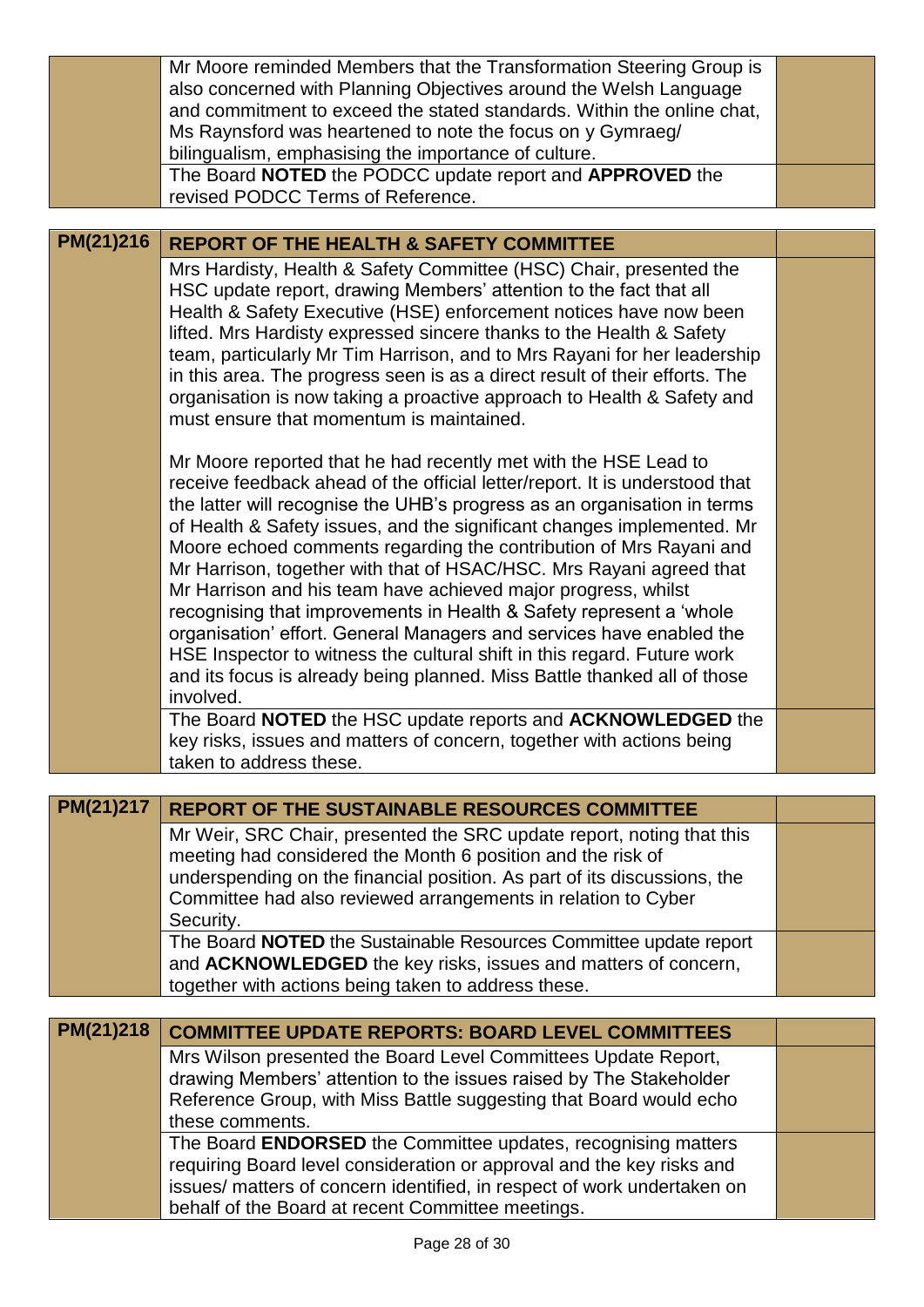| PM(21)219 | <b>COMMITTEE UPDATE REPORTS: IN-COMMITTEE BOARD</b>                                                                                                                                                                                                                                                                                                                                                                                                                                                                                                                                                                                                                                                                                                                                                                                                                                                                                                                                                                                                                                                                                                                                                                                                                                                                                                                                |           |
|-----------|------------------------------------------------------------------------------------------------------------------------------------------------------------------------------------------------------------------------------------------------------------------------------------------------------------------------------------------------------------------------------------------------------------------------------------------------------------------------------------------------------------------------------------------------------------------------------------------------------------------------------------------------------------------------------------------------------------------------------------------------------------------------------------------------------------------------------------------------------------------------------------------------------------------------------------------------------------------------------------------------------------------------------------------------------------------------------------------------------------------------------------------------------------------------------------------------------------------------------------------------------------------------------------------------------------------------------------------------------------------------------------|-----------|
|           | The Board RECEIVED the update report of the In-Committee Board<br>meeting.                                                                                                                                                                                                                                                                                                                                                                                                                                                                                                                                                                                                                                                                                                                                                                                                                                                                                                                                                                                                                                                                                                                                                                                                                                                                                                         |           |
|           |                                                                                                                                                                                                                                                                                                                                                                                                                                                                                                                                                                                                                                                                                                                                                                                                                                                                                                                                                                                                                                                                                                                                                                                                                                                                                                                                                                                    |           |
| PM(21)220 | <b>COMMITTEE UPDATE REPORTS: HDdUHB ADVISORY GROUPS</b>                                                                                                                                                                                                                                                                                                                                                                                                                                                                                                                                                                                                                                                                                                                                                                                                                                                                                                                                                                                                                                                                                                                                                                                                                                                                                                                            |           |
|           | The Board RECEIVED the update report in respect of recent Advisory<br>Group meetings.                                                                                                                                                                                                                                                                                                                                                                                                                                                                                                                                                                                                                                                                                                                                                                                                                                                                                                                                                                                                                                                                                                                                                                                                                                                                                              |           |
|           |                                                                                                                                                                                                                                                                                                                                                                                                                                                                                                                                                                                                                                                                                                                                                                                                                                                                                                                                                                                                                                                                                                                                                                                                                                                                                                                                                                                    |           |
| PM(21)221 | <b>HDdUHB JOINT COMMITTEES &amp; COLLABORATIVES</b>                                                                                                                                                                                                                                                                                                                                                                                                                                                                                                                                                                                                                                                                                                                                                                                                                                                                                                                                                                                                                                                                                                                                                                                                                                                                                                                                |           |
|           | The Board RECEIVED the minutes and updates in respect of recent<br>Welsh Health Specialised Services Committee (WHSSC), Emergency<br>Ambulance Services Committee (EASC), NHS Wales Shared Services<br>Partnership (NWSSP) Committee, Mid Wales Joint Committee for<br>Health and Care (MWJC) and NHS Wales Collaborative Leadership<br>Forum (CLF) meetings.                                                                                                                                                                                                                                                                                                                                                                                                                                                                                                                                                                                                                                                                                                                                                                                                                                                                                                                                                                                                                      |           |
| PM(21)222 | <b>STATUTORY PARTNERSHIPS UPDATE</b>                                                                                                                                                                                                                                                                                                                                                                                                                                                                                                                                                                                                                                                                                                                                                                                                                                                                                                                                                                                                                                                                                                                                                                                                                                                                                                                                               |           |
|           | Ms Paterson presented the Statutory Partnerships Update report,<br>advising that the most recent meeting of the RPB had been attended by<br>the Children's Commissioner for Wales. This is significant in terms of the<br>fact that the Board has referenced on a number of occasions during<br>today's meeting the importance of services for children and young<br>people. Ms Paterson also wished to record her formal thanks to Mr<br>Martyn Palfreman, who had been with the RPB since its inception and<br>had been crucial in building and maintaining relationships between the<br>component organisations. Mrs Hardisty echoed these comments and<br>Miss Battle suggested that a formal letter of thanks from the UHB be<br>prepared. Members noted that the RPB Chair and Vice Chair will attend<br>a national virtual event facilitated by the Children's Commissioner,<br>where they will be questioned by children on various topics.<br>The Board NOTED:<br>The collaborative work which is underway to support the development<br>of the Well-being Assessments and Population Needs Assessment<br>and their proposed timelines for presentation to the Health Board for<br>approval;<br>The update on recent activity of the RPB;<br>٠<br>The links to the PSB and RPB websites, where the agenda and<br>$\bullet$<br>minutes of recent meetings can be accessed. | <b>MB</b> |
|           |                                                                                                                                                                                                                                                                                                                                                                                                                                                                                                                                                                                                                                                                                                                                                                                                                                                                                                                                                                                                                                                                                                                                                                                                                                                                                                                                                                                    |           |
| PM(21)223 | <b>COMMUNITY HEALTH COUNCIL (CHC) ANNUAL REPORT 2020/21</b>                                                                                                                                                                                                                                                                                                                                                                                                                                                                                                                                                                                                                                                                                                                                                                                                                                                                                                                                                                                                                                                                                                                                                                                                                                                                                                                        |           |
|           | The Board NOTED the Community Health Council (CHC) Annual Report<br>2020/21, with Miss Battle thanking the CHC for this document.                                                                                                                                                                                                                                                                                                                                                                                                                                                                                                                                                                                                                                                                                                                                                                                                                                                                                                                                                                                                                                                                                                                                                                                                                                                  |           |
| PM(21)224 |                                                                                                                                                                                                                                                                                                                                                                                                                                                                                                                                                                                                                                                                                                                                                                                                                                                                                                                                                                                                                                                                                                                                                                                                                                                                                                                                                                                    |           |
|           | <b>BOARD ANNUAL WORKPLAN</b>                                                                                                                                                                                                                                                                                                                                                                                                                                                                                                                                                                                                                                                                                                                                                                                                                                                                                                                                                                                                                                                                                                                                                                                                                                                                                                                                                       |           |
|           | The Board NOTED the Board Annual Workplan, which will be updated in<br>accordance with discussions.                                                                                                                                                                                                                                                                                                                                                                                                                                                                                                                                                                                                                                                                                                                                                                                                                                                                                                                                                                                                                                                                                                                                                                                                                                                                                |           |
| PM(21)225 | <b>ANY OTHER BUSINESS</b>                                                                                                                                                                                                                                                                                                                                                                                                                                                                                                                                                                                                                                                                                                                                                                                                                                                                                                                                                                                                                                                                                                                                                                                                                                                                                                                                                          |           |
|           | There was no other business reported.                                                                                                                                                                                                                                                                                                                                                                                                                                                                                                                                                                                                                                                                                                                                                                                                                                                                                                                                                                                                                                                                                                                                                                                                                                                                                                                                              |           |
|           |                                                                                                                                                                                                                                                                                                                                                                                                                                                                                                                                                                                                                                                                                                                                                                                                                                                                                                                                                                                                                                                                                                                                                                                                                                                                                                                                                                                    |           |